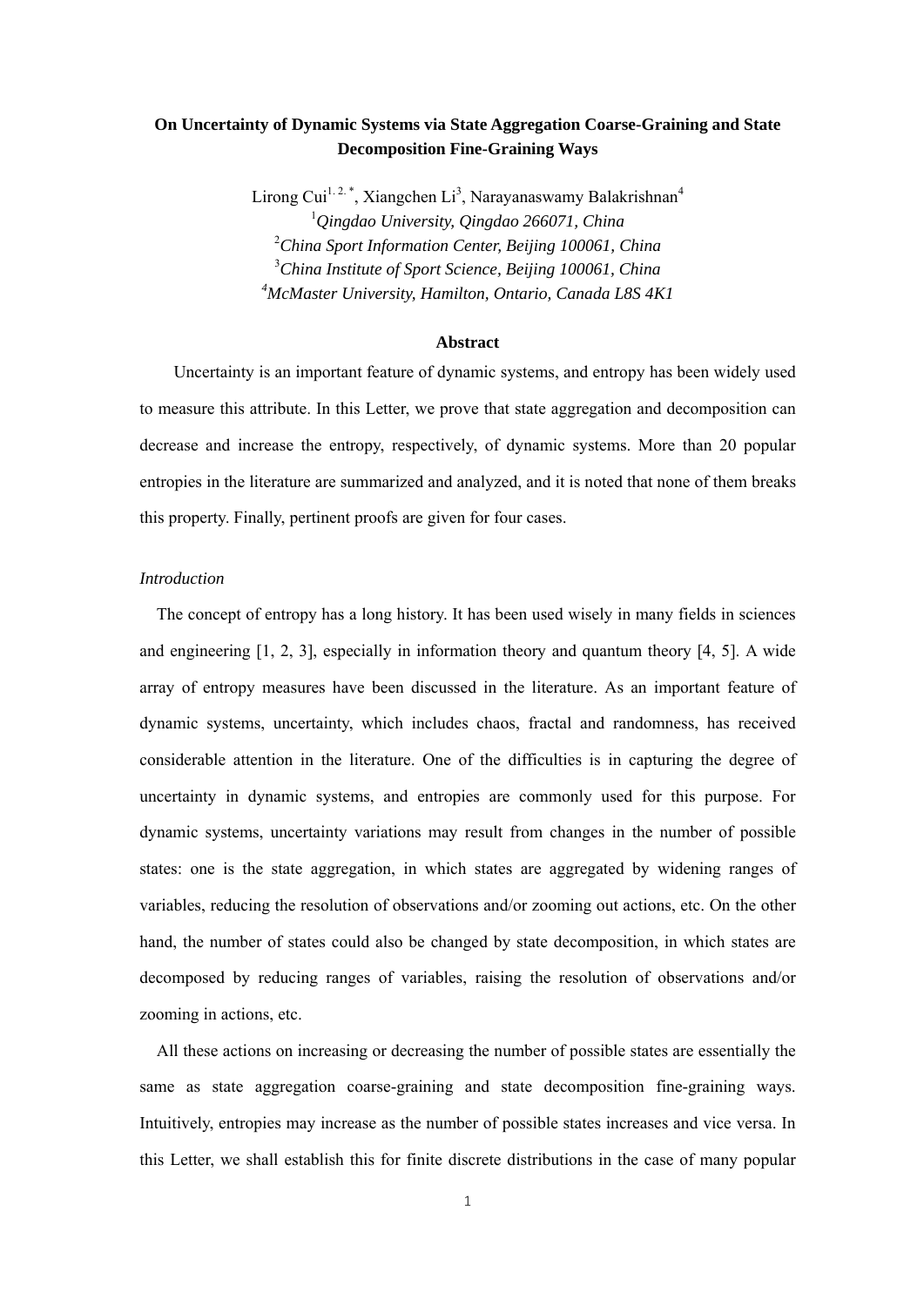entropies known in the literature.

#### *Definitions*

Let the set of all  $n-$ dimensional  $(n \geq 2)$  distributions be denoted by

$$
\mathcal{P}_n = \{ (p_1, p_2, \dots, p_n) : p_i > 0, \sum_{i=1}^n p_i = 1 \},\
$$

 $\{1, 2, \ldots, n\}$  be the state space of dynamic systems with any partition denoted by  $\mathcal{A} = (\mathcal{A}_1, \mathcal{A}_2, ..., \mathcal{A}_k)$   $(k \le n)$ , and  $\mathbb{R}_0^+ = \{x : x \in [0, \infty)\}$  be the set of nonnegative real numbers. For example, given a specification of probability mass function,  $P \in P_n$ , the corresponding state space of the dynamic system is  $\{1, 2, \ldots, n\}$ , one state aggregation coarse-graining way, denoted by  $\mathcal A$ , is

$$
\mathcal{A} = (\mathcal{A}_1, \mathcal{A}_2, \mathcal{A}_3) = (\{1, 2\}, \{3, 4\}, \{5, \ldots, n\})
$$

where  $A_1 = \{1, 2\}, A_2 = \{3, 4\}, A_3 = \{5, ..., n\}.$ 

For two coarse-graining ways A and  $\beta$ , if  $\beta$  can be generated by merging some states in A, then it is expressed as  $B \subseteq A$ . These the entropy is a function  $H(P) : \mathcal{P}_n \to \mathbb{R}_0^+$ , where  $P \in \mathcal{P}_n$ .

In order to make our result clear, some sets of entropies are defined as follows:

$$
S_1 = \{H(\mathcal{P}) : H(\mathcal{P}) = \sum_{i=1}^n \varphi(p_i), \varphi(0) = 0, \varphi'(x) \ge \varphi'(x+p), \ 0 \le x \le 0.5, 0 \le p \le 1-x,
$$
  
or  $H(\mathcal{P}) = h(\sum_{i=1}^n \varphi(p_i)), \varphi(0) = 0, h'(x) > 0 \text{ and } \varphi''(x) < 0 \text{ or } h'(x) < 0 \text{ and } \varphi''(x) > 0 \}.$ 

Note that, if  $\varphi(p_i) = \varphi(n, p_i)$ , the additional condition that, 1  $(n,0)$  = constant, *n i*  $\varphi$ (*n*  $\sum_{i=1}^{\infty} \varphi(n,0) = \text{constant}, \text{ for any}$ 

*n* , must be satisfied. Also

$$
S_2 = \{H(\mathcal{P}) : H(\mathcal{P}) \text{ satisfies Axioms (i)-(iv), and one of A1 to A5}\},
$$

where Axiom (i) Positivity:  $H(\mathcal{P}) \ge 0$ , Axiom (ii) Expandability:  $H(\mathcal{P}) = H(p_1, ..., p_i, 0, p_{i+1}, ..., p_n)$  for any  $i \in \{1, ..., n\}$ , Axiom (iii) Symmetry:  $H(\mathcal{P}) = H(p_{\pi(1)}, \ldots, p_{\pi(n)})$ , where  $(\pi(1), \ldots, \pi(n))$  is a permutation of  $(1, \ldots, n)$ , Axiom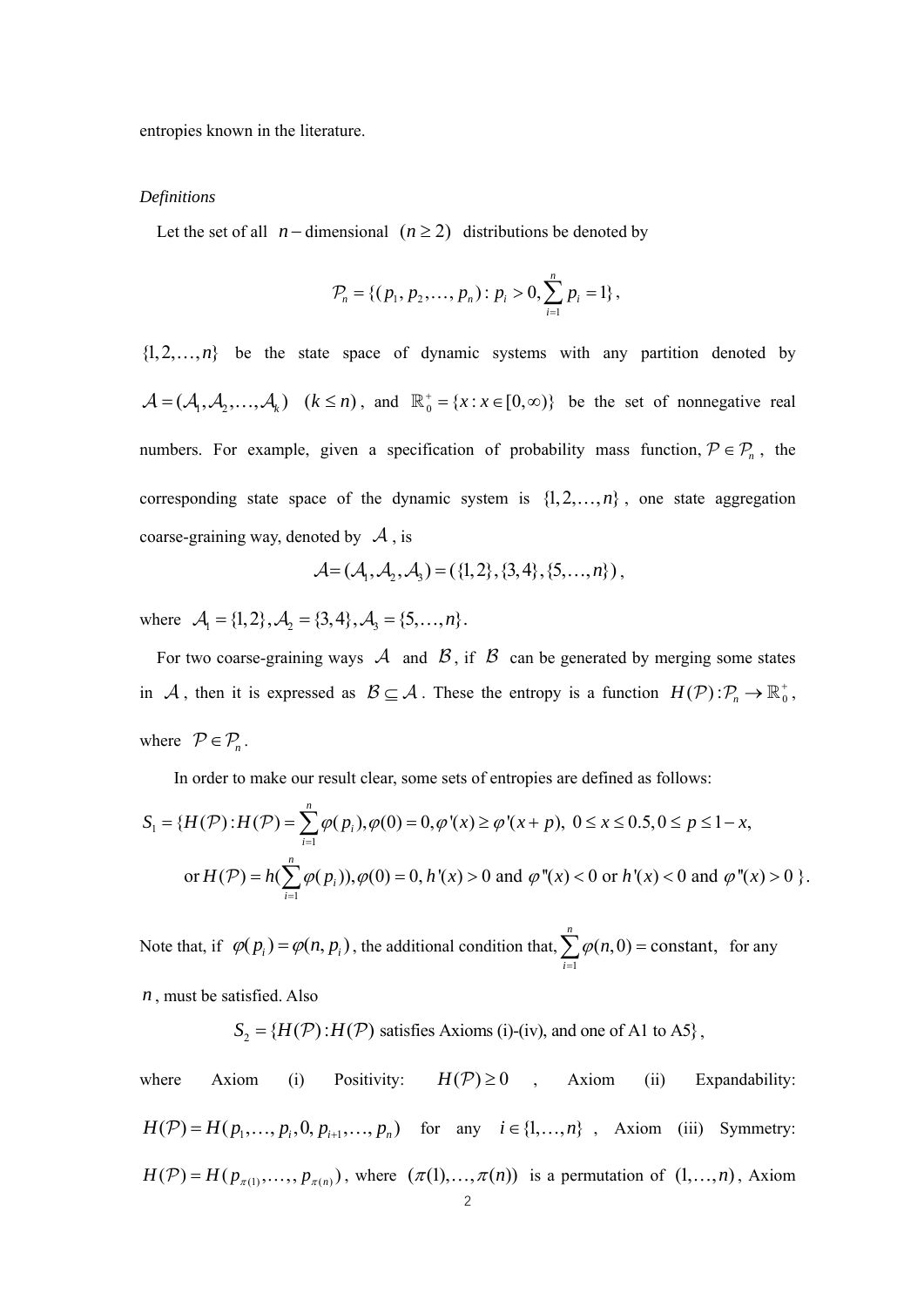(iv) Continuity:  $H(\mathcal{P})$  is a continuous function of all variables  $p_1, ..., p_n$ . Further:

A1 [6]: Recursivity, meaning

$$
H(p_1,\ldots,p_n)=H(p_1+p_2,p_3,\ldots,p_n)+(p_1+p_2)H\bigg(\frac{p_1}{p_1+p_2},\frac{p_2}{p_1+p_2}\bigg);
$$

A2 [6]: Separability (or strong additivity), meaning

$$
H(p_{11},...,p_{1U},p_{21},...,p_{2U},...,p_{W1},...,p_{WU})
$$
  
=  $H(p_{1*},p_{2*},...,p_{W*})+\sum_{i=1}^{W}p_{i*}H(\frac{p_{i1}}{p_{i*}},..., \frac{p_{iU}}{p_{i*}}),$ 

where  $p_{i^*} = \sum_{j=1}^U p_{ij}$ ;

A3 [7]: Crucial recursivity, meaning

$$
H_n(p_1,\ldots,p_{m-1},p_mq_1,\ldots,p_mq_{n-m+1})=H_m(p_1,\ldots,p_m)+p_mH(q_1,\ldots,q_{n-m+1}),
$$

where  $\sum_{i=1}^{m} p_i = 1$  and  $\sum_{i=1}^{n-m+1} q_i = 1$ ;

A4 [8]: Let  $P \in \mathcal{P}_n$  and  $PQ = (r_{11}, \dots, r_{nm}) \in \mathcal{P}_{nm}$  such that  $p_i = \sum_{j=1}^m r_j$  $p_i = \sum_{j=1}^m r_{ij}$  and  $Q_k = (q_{1k},..., q_{m,k}) \in \mathcal{P}_m$ , where  $q_{i,k} = r_{ik} / p_k$  and  $\alpha \in \mathbb{R}^+$  is a fixed parameter. Then, an entropy  $H_{nm}$  (PQ) satisfies

$$
H_{nm}(\mathcal{P}\mathcal{Q})=H_n(\mathcal{P})+H_m(\mathcal{Q}\,|\,\mathcal{P})\,,
$$

where  $H_m(Q | \mathcal{P}) = f^{-1}(\sum p_k^{(\alpha)} f(H_m(Q)))$ 1  $(Q | P) = f^{-1}(\sum p_k^{(\alpha)} f(H_m(Q_k))),$ *n*  $_m(\mathbf{z} \mid r) = j \quad (\sum F_k \cup (H_m(\mathbf{z}_k))$ *k*  $H_m(\mathcal{Q} | \mathcal{P}) = f^{-1}(\sum p_k^{(\alpha)} f(H_m Q))$  $f(Q | P) = f^{-1}(\sum_{k=1}^{\infty} p_k^{(\alpha)} f(H_m(Q_k)))$ ,  $f(x)$  is an invertible continuous function

and  $\mathcal{P}^{(\alpha)} = (p_1^{(\alpha)}, \dots, p_n^{(\alpha)}) \in \mathcal{P}_n$  is an  $\alpha$ -escort distribution with  $p_k^{(\alpha)} = p_k^{\alpha} / \sum_{i=1}^n p_i^{\alpha}$ .

When  $f(x) = x$ , then this axiom reduces to the so-called [SK4] (Shannon-Khinchin axioms) [9], i.e.,

$$
H_{nm}(\mathcal{P}\mathcal{Q})=H_n(\mathcal{P})+\sum_{k=1}^n p_k^{(\alpha)}H_m(Q_k);
$$

A5 [10]: If the entropy satisfies the following postulate, for  $\gamma \in \mathbb{R}_0^+$ ,

$$
H_{nm}(\mathcal{P}\mathcal{Q})=H_n(\mathcal{P})\oplus_{\gamma}H_m(\mathcal{Q}\,|\,\mathcal{P}),
$$

where  $H_m(\mathcal{Q} | \mathcal{P}) = f^{-1}(\sum p_k^{(\alpha)} f(H_m Q))$ 1  $(Q | \mathcal{P}) = f^{-1}(\sum p_k^{(\alpha)} f(H_m(Q_k))),$ *n*  $_m(\mathbf{z} \mid r) = j \quad (\sum P_k \quad J \quad (H_m(\mathbf{z})_k)$ *k*  $H_m(\mathcal{Q} | \mathcal{P}) = f^{-1}(\sum p_k^{(\alpha)} f(H_m(Q$  $(Q | P) = f^{-1}(\sum_{k=1}^{\infty} p_k^{(\alpha)} f(H_m(Q_k)))$ , the operator  $\bigoplus_{\gamma}$  is defined as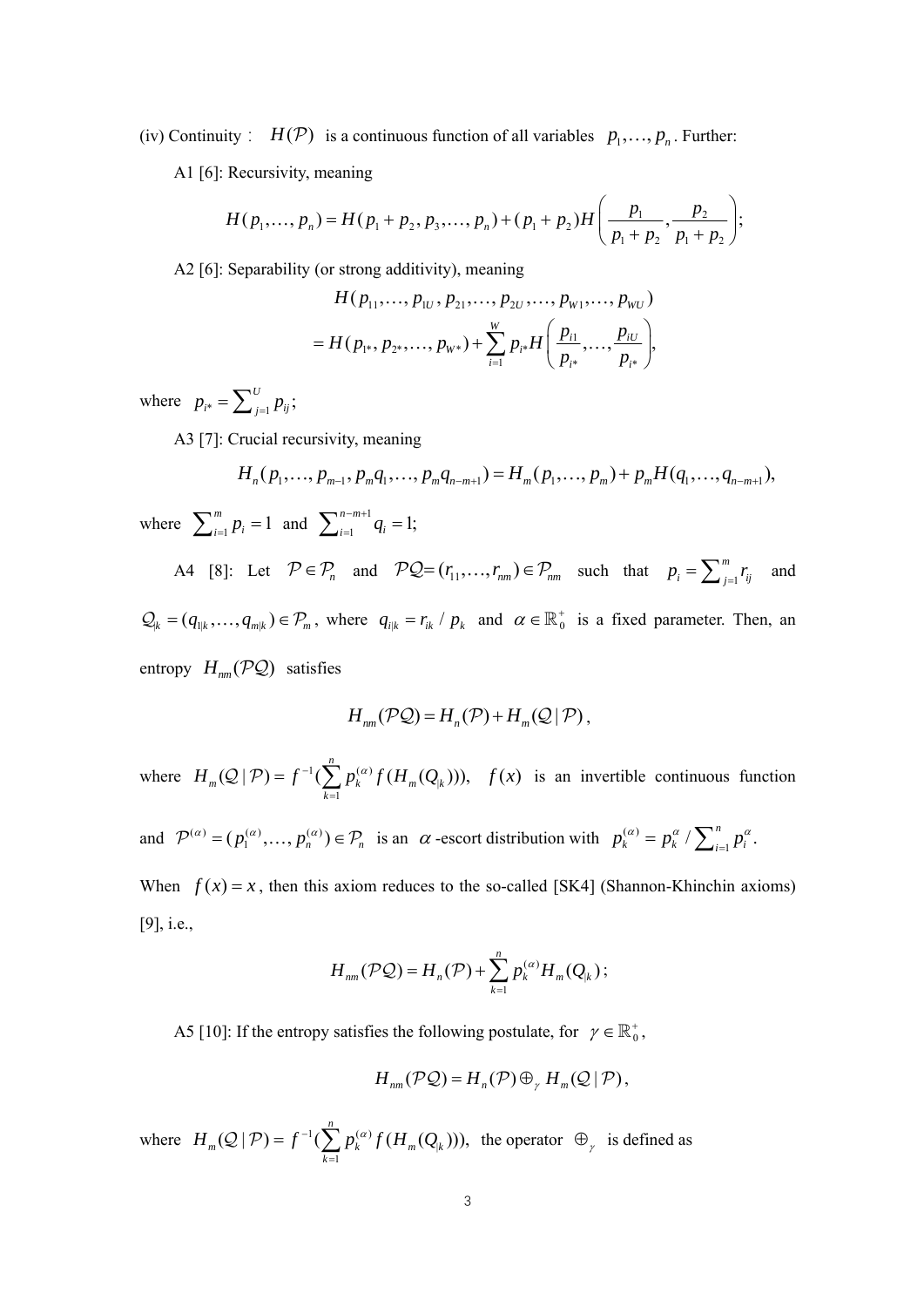$u \bigoplus_{\gamma} v = u + v + \gamma uv, u, v \in \mathbb{R}$ .

When  $f(x) = x$ , then this axiom reduces to the so-called [SM4] [11], given by,

$$
H_{nm}(\mathcal{PQ}) = H_n(\mathcal{P}) + \sum_{k=1}^n p_k^{(\alpha)} H_m(Q_k) + \gamma H_n(\mathcal{P}) \sum_{k=1}^n p_k^{(\alpha)} H_m(Q_k),
$$

and finally

$$
S_3 = \{H(\mathcal{P}): H(\mathcal{P}) = g(G(\mathcal{P})), G(\mathcal{P}): \mathcal{P} \to \mathbb{R}_0^+, \text{ is an entropy, } G(\mathcal{P}) \in S_1 \cup S_2\},\
$$

where  $g(x)$  is monotonic in  $x \in \mathbb{R}_0^+$ .

We present a comprehensive list of entropies in Table 1, and the relationships of these entropies to sets  $S_1, S_2, S_3$  are given in the table as well.

| <b>Names of</b>                          | <b>Symbols &amp; Formulas</b>                                                                                                                        | Year |
|------------------------------------------|------------------------------------------------------------------------------------------------------------------------------------------------------|------|
| <b>Entropies</b>                         |                                                                                                                                                      |      |
| Shannon<br>entropy $[4]$                 | $H_s(\mathcal{P}) = -\sum_{i=1}^{n} p_i \log p_i$                                                                                                    | 1948 |
| Rényi entropy [12]                       | $R_q(\mathcal{P}) = \frac{1}{1-a} \log \left( \sum_{i=1}^n p_i^q \right), \quad (0 < q \& q \neq 1)$                                                 | 1961 |
| entropy                                  | $T_q(\mathcal{P}) = \frac{1}{1-q} \left( \sum_{i=1}^n p_i^q - 1 \right), (q \ge 0 \& q \ne 1)$                                                       | 1988 |
| $(h, \phi)$ -entropy                     | $H_{(h,\phi)}(\mathcal{P}) = h\left(\sum_{i=1}^n \phi(p_i)\right)$ if $\phi''(x) \leq 0$ , $h'(x) \geq 0$ ,                                          | 1993 |
|                                          | $x \in [0,1]$                                                                                                                                        |      |
| Genetic<br>entropy<br>$\lceil 15 \rceil$ | $\phi(x) = x - x^2 - x^2(1-x)^2$ , $h(x) = x$                                                                                                        | 1973 |
| Paired<br>entropy<br>[14]                | $\phi(x) = -x \log(x) - (1-x) \log(1-x)$ , $h(x) = x$                                                                                                | 1993 |
| Hypoent<br>ropy<br>[16]                  | $\phi(x) = \frac{1}{n} \left( 1 + \frac{1}{\lambda} \right) \log(1 + \lambda) - \frac{1}{\lambda} (1 + \lambda x) \log(1 + \lambda x)$<br>$h(x) = x$ | 1980 |
|                                          | [14]                                                                                                                                                 |      |

| Table 1 List of entropies to be used in this work |  |  |
|---------------------------------------------------|--|--|
|---------------------------------------------------|--|--|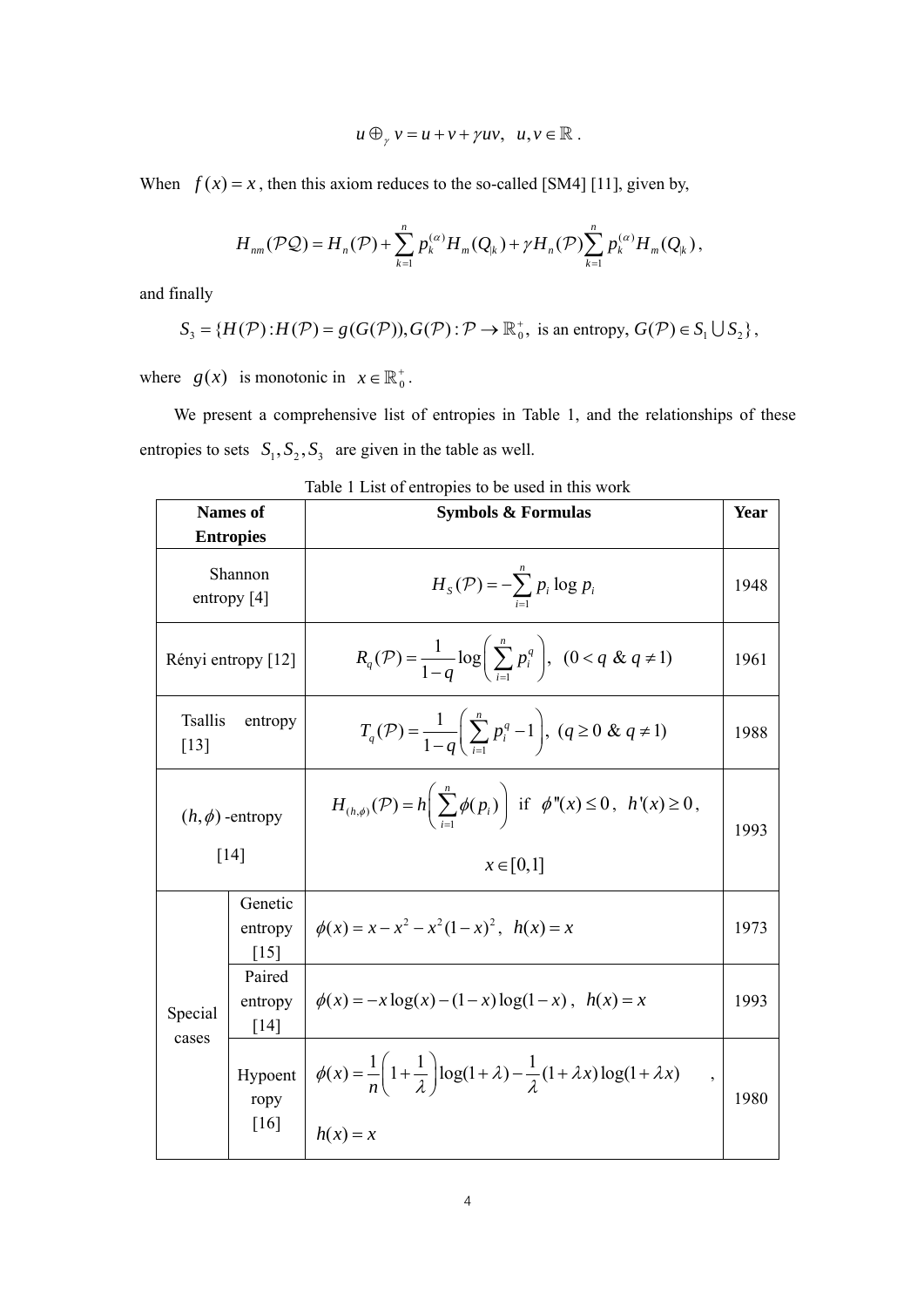|                                   | $r$ order<br>and <i>s</i><br>order<br>entropy<br>$[17]$ | $\phi(x) = x^r$ , $h(x) = \frac{1}{1-s} \left( x^{\frac{s-1}{r-1}} - 1 \right)$ , $r, s \neq 1, r > 0$                                                                                                                | 1975 |
|-----------------------------------|---------------------------------------------------------|-----------------------------------------------------------------------------------------------------------------------------------------------------------------------------------------------------------------------|------|
| Universal-group<br>entropy $[18]$ |                                                         | $S_U(\mathcal{P}) = \sum_{i=1}^n p_i G\left(\frac{1}{\ln n}\right), \quad G(t) = \sum_{k=0}^\infty a_k \frac{t^{k+1}}{k+1},$<br>$a_0 > 0 \& \{a_k\}_{k \in \mathbb{N}}, a_k > (k+1)a_{k+1}, \forall k \in \mathbb{N}$ | 1975 |
|                                   | $\boldsymbol{S}_{c,d}$<br>entropy<br>$[19]$             | $S_{c,d} = \frac{e}{1-c+cd} \sum_{i=1}^{n} \Gamma(1+d, 1-c \ln(p_i) - \frac{c}{1-c+cd},$<br>$\Gamma(a,b) = \int t^{a-1}e^{-t}dt$ , $c \in (0,1]$ , $d \in \mathbb{R}$ , e is the<br>natural constant.                 | 2011 |
|                                   | $S_{\delta}$<br>entropy<br>[20]                         | $S_{\delta} = \sum_{i=1}^{n} p_i \left( \ln \frac{1}{p_i} \right)^{\delta}, \ \ 0 < \delta \leq (1 + \ln n)$                                                                                                          | 2009 |
| Special<br>cases                  | <b>Borgs</b><br>-Roditi<br>entropy<br>[21]              | $S_{a,b} = \sum_{i=1}^{n} \frac{p_i^b - p_i^a}{a - b}, \ 0 \le a, b < 1$                                                                                                                                              | 1998 |
|                                   | Group<br>entropy<br>$\lceil 22 \rceil$                  | $S_G = \frac{1}{\sigma} \sum_{i=1}^{n} \sum_{j=1}^{n} k_j p_j^{-j\sigma}, l, m \in \mathbb{Z}, m-l > 0,$<br>$\sum_{j=l}^{\ldots}k_j=0,\ \sum_{j=l}^{m}jk_j=1, k_m\neq 0, k_l\neq 0$                                   | 2011 |
|                                   | $S_{I\!I\!I}$<br>entropy<br>[18]                        | $S_{III} = \frac{1}{1-q} \sum_{i=1}^{n} p_i [p_i^{2(1-q)} - 2p_i^{(1-q)} + p_i^{-(1-q)}],$<br>2/3 < q < 1                                                                                                             | 2016 |
|                                   | $S_{I\!V}$<br>entropy<br>[18]                           | $S_{IV} = \frac{1}{1-q} \sum_{i=1}^{n} p_i \left[ p_i^{-2(1-q)} - \frac{3}{2} p_i^{-(1-q)} + \frac{3}{2} p_i^{(1-q)} - p_i^{2(1-q)} \right]$                                                                          | 2016 |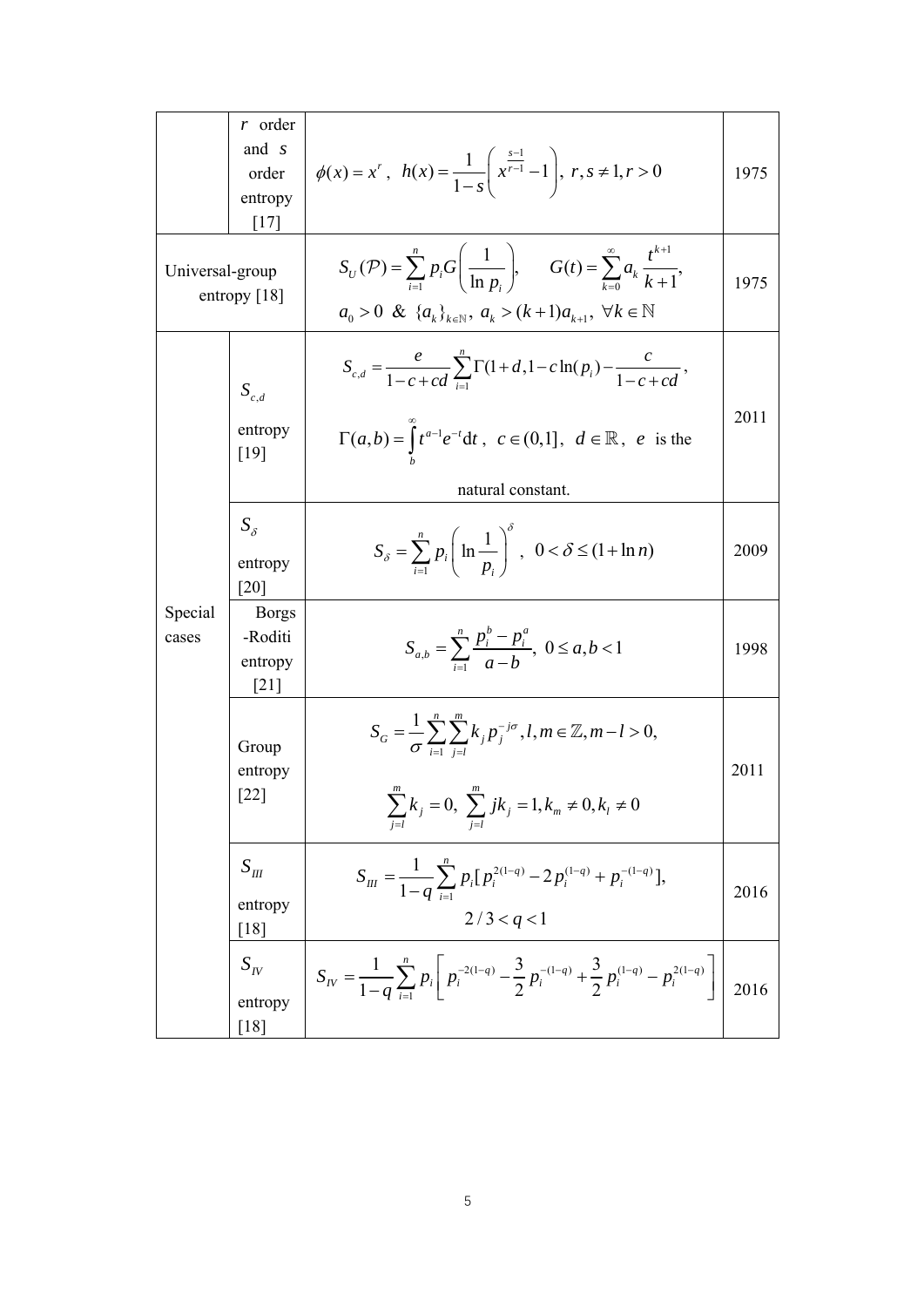|                                                              | Three<br>-parame<br>ter<br>entropy<br>[18] | $S_{\alpha,\beta,q} = \frac{1}{1-a} \sum_{i=1}^{n} p_i [\alpha p_i^{-2(1-q)} + \frac{1}{2}(1-3\alpha+\beta)p_i^{-(1-q)}$<br>$+\frac{1}{2}(\alpha-1-3\beta)p_i^{(1-q)}+\beta p_i^{2(1-q)}],$<br>$\frac{1}{2} < q < \frac{3}{2}$ , $0 < \alpha < \frac{1}{2}$ , $-\frac{1}{4} < \beta < 0$ | 2016 |
|--------------------------------------------------------------|--------------------------------------------|------------------------------------------------------------------------------------------------------------------------------------------------------------------------------------------------------------------------------------------------------------------------------------------|------|
| Two parameter<br>entropy $[23][24]$                          |                                            | $S_{r,k}(\mathcal{P}) = -\sum_{i} p_i^{1+r} \left( \frac{p_i^k - p_i^{-k}}{2k} \right)$<br>$(r, k) \in \mathcal{R} = \begin{cases} - k  \le r \le  k , & \text{if } 0 \le  k  < \frac{1}{2}, \\  k  - 1 < r < 1 -  k , \text{ if } \frac{1}{2} \le  k  < 1. \end{cases}$                 | 2004 |
|                                                              | Abe-ent<br>ropy<br>$\lceil 25 \rceil$      | $\sum_{i=-\infty}^{n} \frac{p_i^{q^{-i}} - p_i^{q}}{q - q^{-1}}, \quad q = \sqrt{1 + k^2} + k, \quad r = \sqrt{1 + k^2} - 1$                                                                                                                                                             | 1997 |
| Special<br>cases                                             | Kaniada<br>kis<br>entropy<br>[26]          | $\sum_{i=1}^n p_i \frac{p_i^{-k} - p_i^{k}}{2k}, -1 < k < 1, r = 0$                                                                                                                                                                                                                      | 2002 |
|                                                              | $\gamma$<br>-entropy<br>$[27]$             | $\sum_{i=1}^{n} \frac{p_i^{1-\gamma} - p_i^{1+2\gamma}}{3\gamma}, r = \frac{1}{2}\gamma, k = \frac{3}{2}\gamma$                                                                                                                                                                          | 2005 |
| Nath entropy [28]                                            |                                            | $N(\mathcal{P}) = \begin{cases} \tau \sum_{i=1}^{n} p_i \log_2 p_i, & \tau < 0, \text{ for } \lambda = 1, \\ \frac{1}{\lambda} \log_2 \left( \sum_{i=1}^{n} p_i^{\alpha} \right), & \alpha > 0, \lambda(1-\alpha) > 0, \text{ for } \lambda \neq 1. \end{cases}$                         | 1968 |
| Havrda-Charvát<br>entropy of order<br>$q$ [29]               |                                            | $H_q(\mathcal{P}) = \frac{\sum_{i=1}^{n} p_i^q - 1}{2^{1-q} - 1}, q \neq 1, q > 0$                                                                                                                                                                                                       | 1967 |
| Entropy form of<br>order $q$ [30]                            |                                            | $M_q(\mathcal{P}) = \frac{\sum_{i=1} p_i^{2-q} - 1}{q-1}, q \neq 1, -\infty < q < 2$                                                                                                                                                                                                     | 2006 |
| Additive entropic<br>form of order $q$<br>$\lceil 30 \rceil$ |                                            | $M_q^*(P) = \frac{\ln\left(\sum_{i=1}^{\infty} P_i^{2-q}\right)}{q-1}, q \neq 1, -\infty < q < 2$                                                                                                                                                                                        | 2006 |

Note: Some special cases are not listed here in this Table.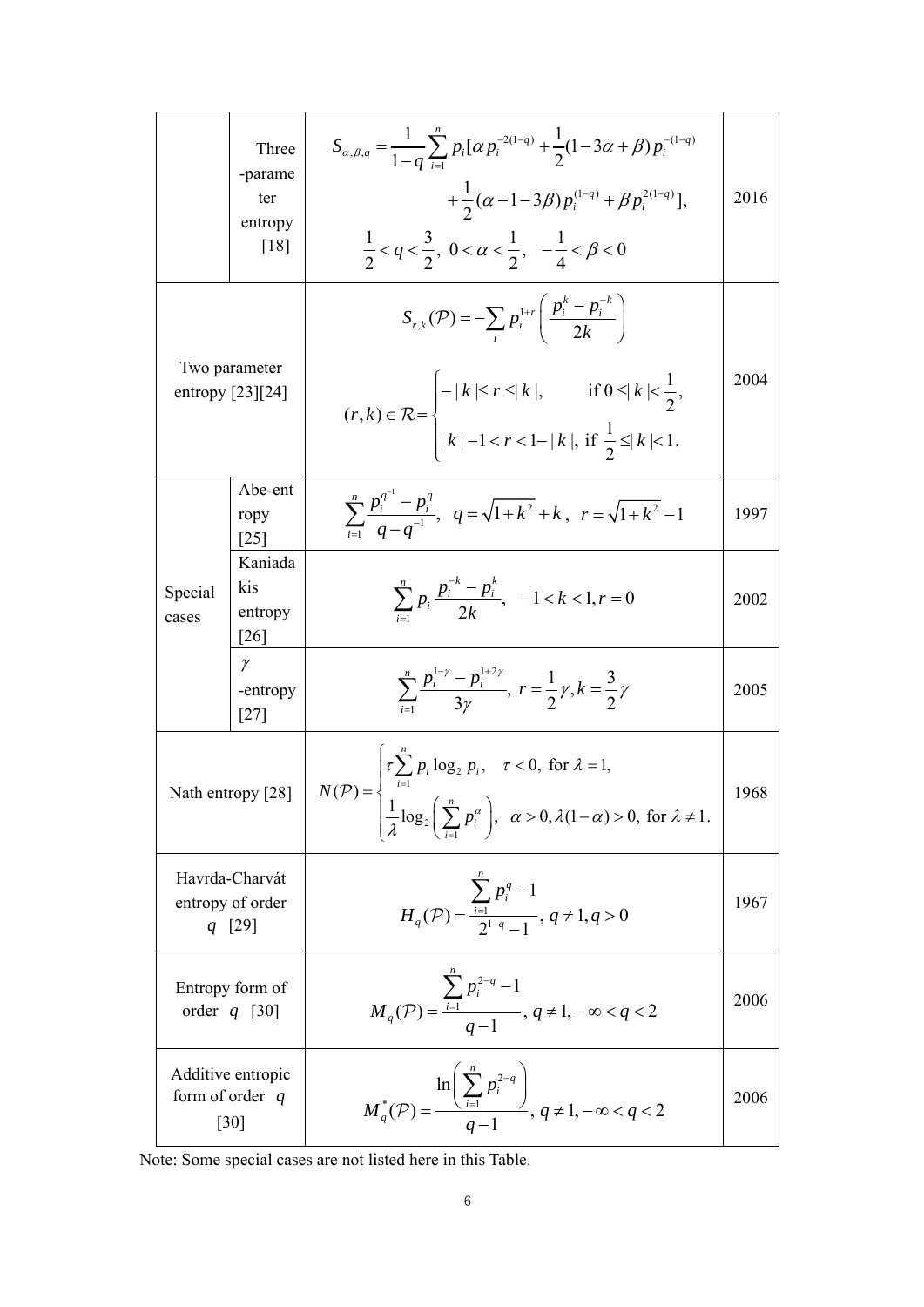#### *Main results*

Entropy, measuring the uncertainty of a dynamic system, can be changed through state aggregation coarse-graining or state decomposition fine-graining ways. The formal result is as given in the following theorem.

**Theorem 1** Given two state aggregation coarse-graining ways  $A = (A_1, A_2, ..., A_{k_1})$  and  $\mathcal{B} = (\mathcal{B}_1, \mathcal{B}_2, \dots, \mathcal{B}_k)$ ,  $2 \le k_1 < k_1 \le n$ , and  $\mathcal{B} \subseteq \mathcal{A}$ , if  $H(\mathcal{P}) \in S_1 \cup S_2 \cup S_3$ , then

$$
H(\mathcal{P}^{\mathcal{B}}) \le H(\mathcal{P}^{\mathcal{A}}),\tag{1}
$$

where  $\mathcal{P}^{\mathcal{A}} = ( p_1^{\mathcal{A}}, ..., p_{k_1}^{\mathcal{A}}),$ *i*  $k_i$ , *j*,  $Pi_i$   $\subset$   $L_i$ *j*  $p_1^{\mathcal{A}}, \ldots, p_k^{\mathcal{A}}$ ),  $p_i^{\mathcal{A}} = \sum p_i$  $\mathcal{P}^{\mathcal{A}} = (p_1^{\mathcal{A}}, ..., p_{k_1}^{\mathcal{A}}), p_i^{\mathcal{A}} = \sum_{j \in \mathcal{A}_i} p_j$  and  $\mathcal{P}^{\mathcal{B}} = (p_1^{\mathcal{B}}, ..., p_{k_2}^{\mathcal{B}}),$ *i*  $\mu_k$ *)*,  $\mu_i$  –  $\sum \mu_j$ *j*  $p_1^B, \ldots, p_{k}^B, p_j^B = \sum p_j$  $\mathcal{B} = (p_1^{\mathcal{B}}, \ldots, p_{k_2}^{\mathcal{B}}), p_i^{\mathcal{B}} = \sum_{j \in \mathcal{B}_i}$  $\mathcal{P}^{\mathcal{B}} = (p_1^{\mathcal{B}}, \ldots, p_k^{\mathcal{B}}), p_i^{\mathcal{B}} = \sum p_i$ .

**Corollary 1** When  $A = (A_1, A_2, ..., A_{k_1}) = (\{1\}, \{2\}, ..., \{n\})$  and  $k_1 = n$ , for any entropy  $H(\mathcal{P}) \in S_1 \cup S_2 \cup S_3$ , we have the same monotone property: for any partition  $\mathcal{B} = (\mathcal{B}_1, \mathcal{B}_2, \dots, \mathcal{B}_k)$  of  $(1, 2, \dots, n)$   $(k, < n)$ , we have

$$
H(\mathcal{P}^{\mathcal{B}}) \le H(\mathcal{P}).\tag{2}
$$

Eq. (1) implies that entropy measuring the uncertainty of a dynamic system can be decreased through state aggregation coarse-graining ways or increased through state decomposition fine-graining ways. It is clear that Eqs. (1) and (2) also hold for mutual entropy (high-dimensional cases) and conditional entropy.

The belonging relations of entropies listed in Table 1 and  $S_1, S_2, S_3$  are presented in the following results.

*Relation I*. Some entropies listed in Table 1 belong to set  $S_1$ , i.e.,

$$
\{H_{s}(\mathcal{P}), T_{q}(\mathcal{P}), H_{(h,\phi)}(\mathcal{P}), S_{U}(\mathcal{P}), S_{r,k}(\mathcal{P}), N(\mathcal{P}), H_{q}(\mathcal{P}), M_{q}(\mathcal{P})\} \in S_{1}.
$$

*Relation II*. Some entropies listed in Table 1 belong to set  $S_2$ , i.e.,

$$
\{H_s(\mathcal{P}), R_q(\mathcal{P}), T_q(\mathcal{P}), N(\mathcal{P}), H_q(\mathcal{P}), M_q(\mathcal{P})\} \in S_2.
$$

*Relation III*. Some entropies listed in Table 1 belong to set  $S_3$ , i.e.,

$$
\{R_q(\mathcal{P}), T_q(\mathcal{P}), H_q(\mathcal{P}), M_q(\mathcal{P}), M_q^*(\mathcal{P})\} \in S_3.
$$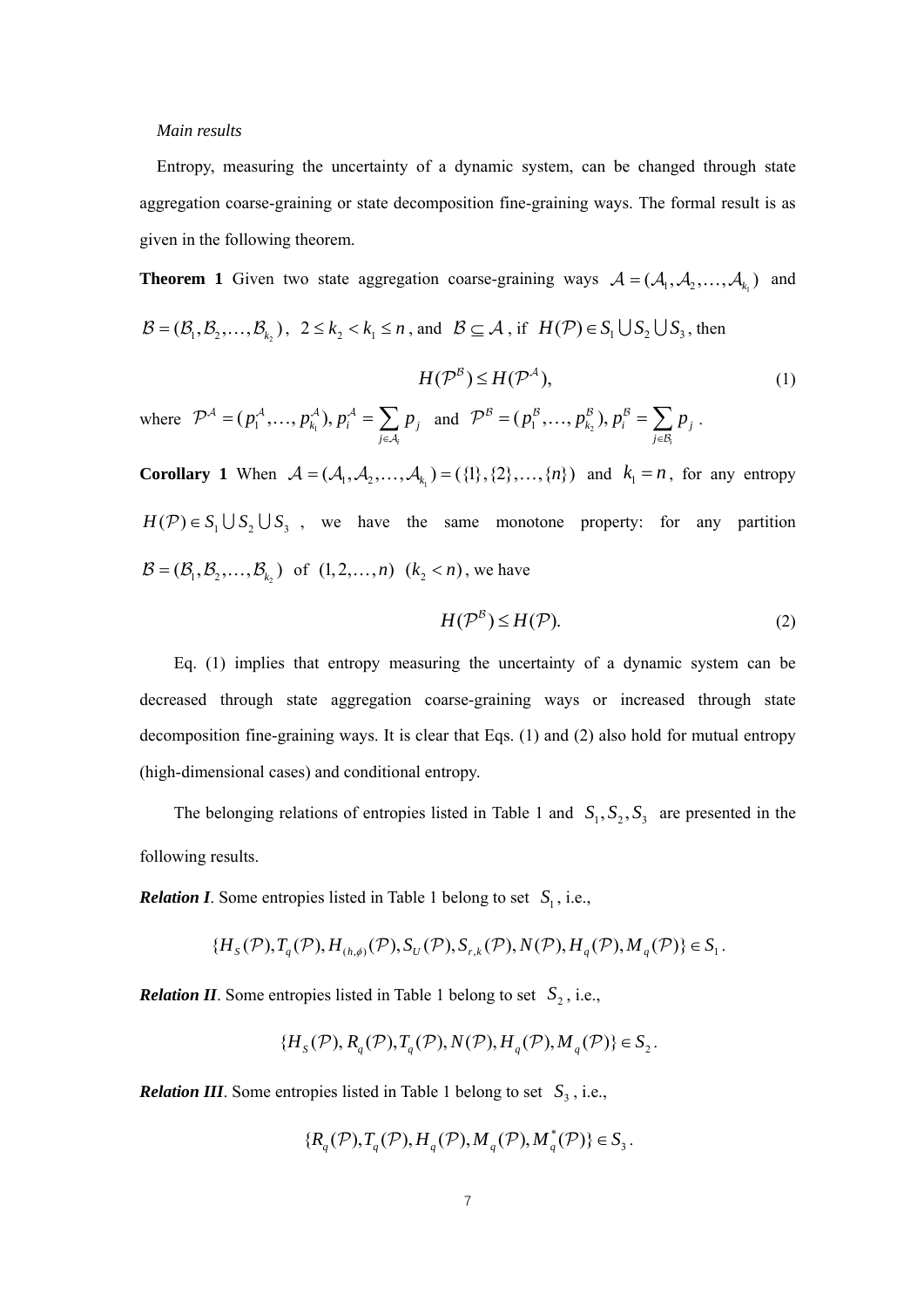*Proofs* 

We present the proofs for **Theorem 1** and *Relations I* to *III* here for some of the entropies, but the overall results are presented in [31], the Supplemental Material.

(i) Let 
$$
u(x) = \varphi(x) + \varphi(p) - \varphi(x+p)
$$
; then,  $u'(x) = \varphi'(x) - \varphi'(x+p) \ge 0$  because  

$$
\varphi'(x) \ge \varphi'(x+p), \text{ for } 0 \le x \le 0.5, 0 \le p \le 1-x.
$$

Thus,  $u(x) \ge u(0) = 0$ , i.e., for any probability distribution  $P_n = (p_1, \dots, p_i, \dots, p_j, \dots, p_n)$   $(n \ge 2)$ , without loss of generality, with the assumption that  $p_i \leq p_i$  and  $p_i \leq 0.5$ , we have

$$
u(p_i) = \varphi(p_i) + \varphi(p_j) - \varphi(p_i + p_j) \ge 0, \text{ i.e.,}
$$
  

$$
H(\mathcal{P}) = \sum_{l=1}^{n} \varphi(p_i) \ge \sum_{l \ne i, j} \varphi(p_i) + \varphi(p_i + p_j) = H(\mathcal{P}_{(i,j)}),
$$

where  $\mathcal{P}_{(i,j)} = (p_1, \dots, p_{i-1}, p_{i+1}, \dots, p_{j-1}, p_{j+1}, \dots, p_n, p_i + p_j)$ . It is thus proved that entropies belonging to set  $S_1$  satisfy **Theorem 1**.

(ii) Universal-group entropy case: Let  $\phi(p) = pG(-\ln p)$ . It is clear that  $\phi(0) = 0$ because the convergent radius is infinity. On the other hand,

$$
\phi'(x) = G(-\ln x) - G'(-\ln x),
$$

where  $\boldsymbol{0}$  $f(t) = \sum a_k t^k$ *k*  $G'(t) = \sum a_i t$  $\infty$  $=\sum_{k=0} a_k t^k$ , and so  $G'(-\ln x) = \sum_{k=0}$  $J'(-\ln x) = \sum_{k=1}^{\infty} (-1)^{k} a_{k} (\ln x)^{k}$ . *k*  $G'(-\ln x) = \sum (-1)^k a_k (\ln x)$  $\infty$  $-\ln x$ ) =  $\sum_{k=0} (-1)^k a_k (\ln x)^k$ . Furthermore,  $1 - u_k (ln x)^{k+1}$  $=\sum_{k=0}^{\infty} (-1)^{k+1} \frac{a_k}{k+1} (\ln x)^{k+1} - \sum_{k=0}^{\infty} (-1)^k a_k (\ln x)^k$  $1 - u_k (1 - x)^{k+1}$ 0  $=\sum_{k=0}^{\infty} (-1)^{k+1} \frac{a_k}{k+1} (\ln x)^{k+1} - \sum_{k=1}^{\infty} (-1)^k a_k (\ln x)^k$  $1 \mid u_k$   $( \ln x)^{k+1}$  $u_0$   $(\text{m} \lambda)$   $u_0$  $=\sum_{k=0}^{\infty}(-1)^{k+1}\left(\frac{a_k}{k+1}-a_{k+1}\right)(\ln x)^{k+1}-a_0,$  $\phi'(x) = G(-\ln x) - G'(-\ln x)$  $k=0$   $\kappa + 1$   $k=1$  $k=0$   $\kappa + 1$   $k=1$ *k*  $\frac{a_k}{a_k}$  (ln x)<sup>k+1</sup> –  $\sum_{k=1}^{\infty}$  (-1)<sup>k</sup>  $a_k$  (ln x) *k*  $\frac{a_k}{a_k}$  (ln x)<sup>k+1</sup> –  $\sum_{k=0}^{\infty}$  (-1)<sup>k</sup>  $a_k$  (ln x)<sup>k</sup> – a *k*  $\frac{a_k}{a_{k-1}} - a_{k+1}$   $\left( \ln x \right)^{k+1} - a$ *k*  $\sum_{k=1}^{\infty}$  (1)  $k+1$   $q_k$  (1)  $n+k+1$   $\sum_{k=1}^{\infty}$  $\sum_{k=0}^{\infty} (-1)^{k+1} \frac{a_k}{k+1} (\ln x)^{k+1} - \sum_{k=0}^{\infty} (-1)^k$  $\sum_{k=1}^{\infty}$   $\binom{n}{k+1}$   $\binom{d_k}{k+1}$   $\binom{n}{k+1}$   $\binom{n}{k+1}$  $\sum_{k=0}^{\infty} (-1)^{k+1} \frac{a_k}{k+1} (\ln x)^{k+1} - \sum_{k=1}^{\infty} (-1)^k a_k (\ln x)^k$  $\sum_{k=1}^{\infty}$  ( 1)  $k+1$   $\left( \begin{array}{cc} a_k & b_{k+1} \end{array} \right)$  (lp x) $k+1$  $^{+}$  $\sum_{k=0}^{\infty}(-1)^{k+1}\left(\frac{a_k}{k+1}-a_{k+1}\right)(\ln x)^{k+1}-$ 

and

$$
\phi'(x+p) = \sum_{k=0}^{\infty} (-1)^{k+1} \left( \frac{a_k}{k+1} - a_{k+1} \right) [\ln(x+p)]^{k+1} - a_0.
$$

Due to the facts that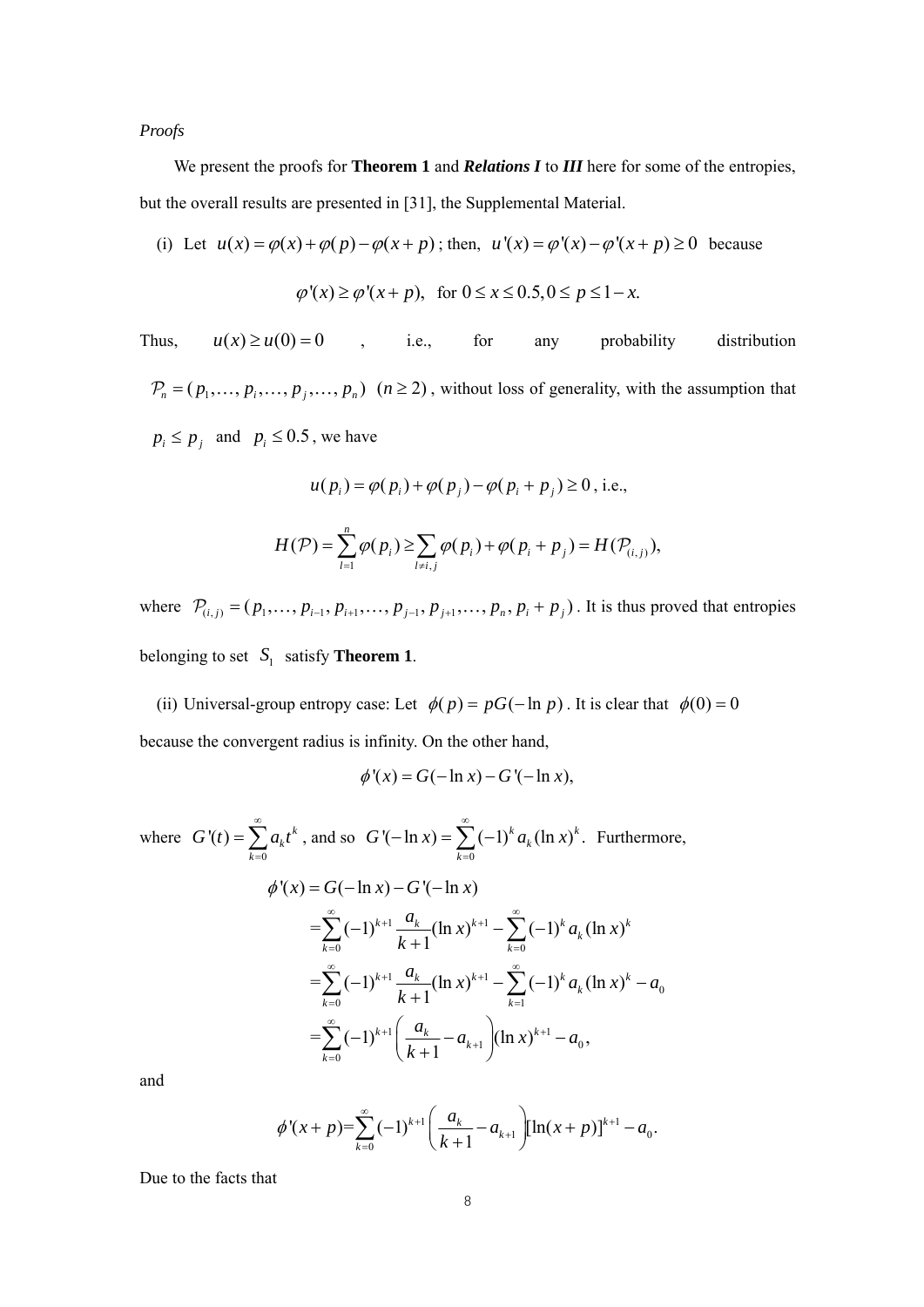$[\ln x]^{2n} \geq [\ln(x+p)]^{2n}$ ,  $[\ln x]^{2n-1} \leq [\ln(x+p)]^{2n-1}$ , for  $0 \leq x \leq x+p \leq 1$ , and  $a_n > (k+1)a_{n+1}, \quad n = 0,1,...,$ 

we can obtain

$$
\phi'(x) \ge \phi'(x+p), \ (0 \le x \le x+p \le 1).
$$

This shows us that the universal-group entropy belongs to set  $S_1$ , i.e.,

$$
S_U(\mathcal{P})\in S_1.
$$

Thus we have  $S_U(\mathcal{P}^B) \leq S_U(\mathcal{P}^A)$ .

Note that all the operations in the above steps are correct because  $G(t)$  is absolutely and uniformly convergent with an infinity radius, which is ensured by the condition  $a_k > (k+1) a_{k+1}, \forall k \in \mathbb{N}$  with  $\{a_k\}_{k \in \mathbb{N}} \ge 0$ , where  $\mathbb{N} = \{0, 1, \ldots\}$ .

(iii) The separability (or strong additivity) means

$$
H(p_{11},...,p_{1U},p_{21},...,p_{2U},...,p_{W1},...,p_{WU})
$$
  
=  $H(p_{1*},p_{2*},...,p_{W*})+\sum_{i=1}^{W} p_{i*} H\left(\frac{p_{i1}}{p_{i*}},...,\frac{p_{iU}}{p_{i*}}\right),$ 

where  $p_{i^*} = \sum_{j=1}^U p_{ij}$ .

If set  $u = 2$ ,  $w = n - 1$  and

$$
\begin{cases}\np_{11} = p_1 \\
p_{12} = p_2\n\end{cases},\n\begin{cases}\np_{21} = p_3 \\
p_{31} = p_4 \\
p_{32} = 0\n\end{cases},\n\cdots,\n\begin{cases}\np_{w1} = p_n \\
p_{w2} = 0\n\end{cases},
$$

we obtain

$$
H(p_1, p_2, ..., p_n)
$$
  
=  $H(p_{11}, p_{12}, p_{21}, 0, p_{31}, 0, ..., p_{n-1,1}, 0)$   
=  $H(p_{11}, p_{12}, p_{21}, p_{22}, ..., p_{n-1,1}, p_{n-1,2})$   
=  $H(p_1 + p_2, p_3, ..., p_n) + (p_1 + p_2)H\left(\frac{p_1}{p_1 + p_2}, \frac{p_2}{p_1 + p_2}\right) + \sum_{i=2}^{n-1} p_i H(1, 0)$   
=  $H(p_1 + p_2, p_3, ..., p_n) + (p_1 + p_2)H\left(\frac{p_1}{p_1 + p_2}, \frac{p_2}{p_1 + p_2}\right), \quad (n \ge 3).$ 

Thus, we have

$$
H(p_{11}, p_{12}, p_{21}, p_{22}, \dots, p_{n-1,1}, p_{n-1,2}) \ge H(p_1 + p_2, p_3, \dots, p_n), \ (n \ge 3), \text{ i.e.,}
$$

$$
H(\mathcal{P}^A) \ge H(\mathcal{P}^B) \text{ if } \mathcal{B} \subset \mathcal{A},
$$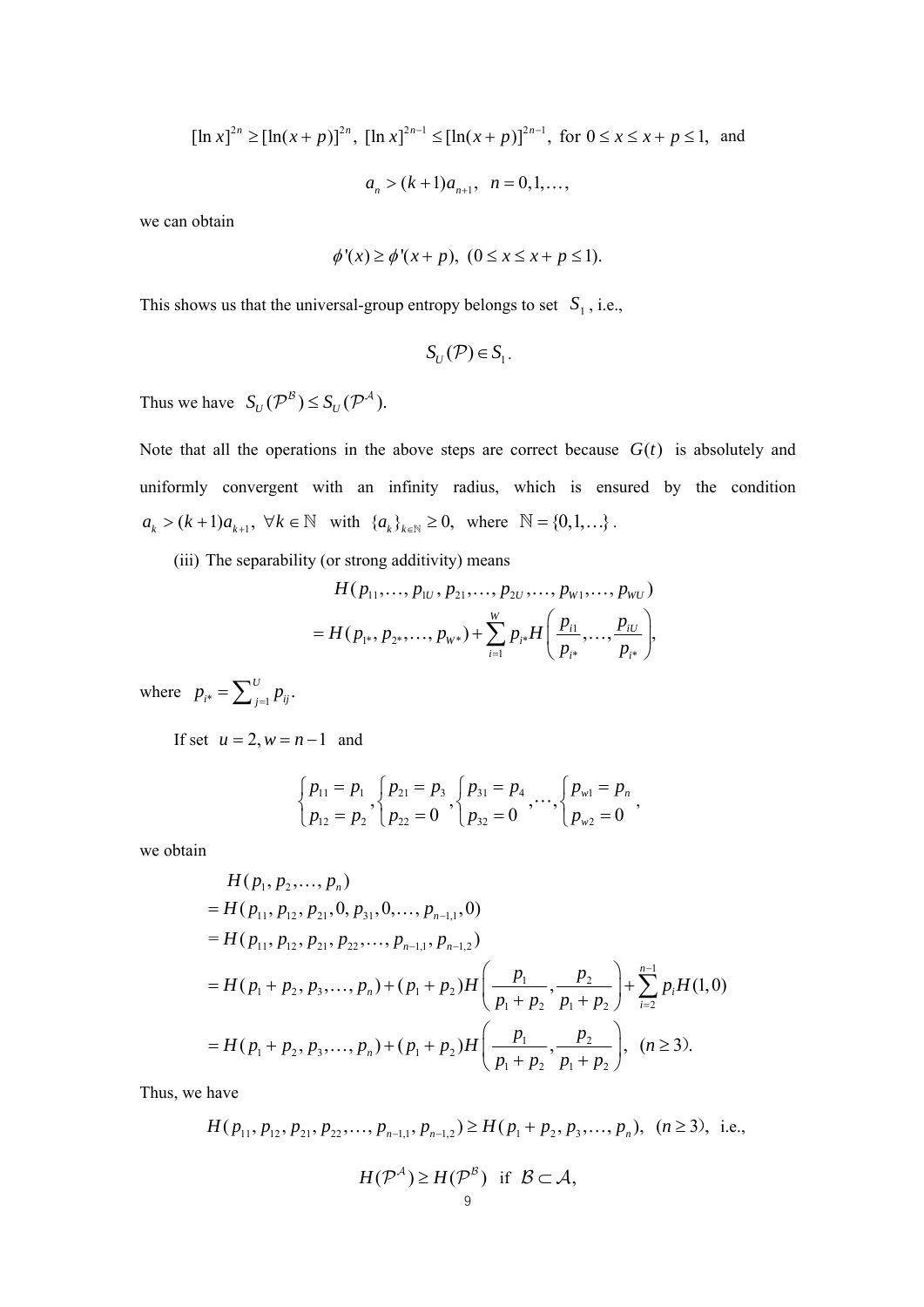providing that entropies satisfying the axiom of separability (belonging to set  $S_2$ ) must follow

## **Theorem 1**.

(iv) It is known that Tsallis entropy and Rényi entropy satisfies the relationship

$$
R_q(\mathcal{P}) = \frac{1}{1-q} \log \{1 + (1-q)T_q(\mathcal{P})\}.
$$

It is easy to see that the function

$$
y = \frac{1}{1-q} \log[1 + (1-q)x], x \ge 0, (0 < q \& q \ne 1),
$$

is an increasing function, and so

$$
R_q(\mathcal{P}^{\mathcal{A}}) = \frac{1}{1-q} \log[1 + (1-q)T_q(\mathcal{P}^{\mathcal{A}})]
$$
  
\n
$$
\geq \frac{1}{1-q} \log[1 + (1-q)T_q(\mathcal{P}^{\mathcal{B}})] = R_q(\mathcal{P}^{\mathcal{B}})
$$

if  $\mathcal{B} \subset \mathcal{A}$ . This is because Tsallis entropy belongs to set  $S_1$ .

In fact, the following relationships can be given, where the symbols " $\Leftrightarrow$  and  $\mathbb{D}$ " represent the directly relationships existed between two entropies located in the arrows.

$$
R_q(\mathcal{P}) \Leftrightarrow T_q(\mathcal{P}) \Leftrightarrow M_q(\mathcal{P})
$$
  

$$
\updownarrow \qquad \qquad \updownarrow
$$
  

$$
H_q(\mathcal{P}) \qquad M_q^*(\mathcal{P})
$$

In fact, we can directly prove some entropies follow **Theorem 1**, and we also show it for Shannon entropy.

(v) For two given quantities  $0 < p_1 < p_2 < 1$ , we have

$$
p_1 \log \left(1 + \frac{p_2}{p_1}\right) \ge 0
$$
 and  $p_2 \log \left(1 + \frac{p_1}{p_2}\right) \ge 0$ .

Furthermore,

$$
p_1 \log \left(1 + \frac{p_2}{p_1}\right) + p_2 \log \left(1 + \frac{p_1}{p_2}\right) \ge 0
$$
,

that is,

$$
(p_1 + p_2) \log (p_1 + p_2) \ge p_1 \log (p_1) + p_2 \log (p_2),
$$

which directly proves that  $H(\mathcal{P}^{\mathcal{A}}) \geq H(\mathcal{P}^{\mathcal{B}})$  if  $\mathcal{B} \subset \mathcal{A}$ .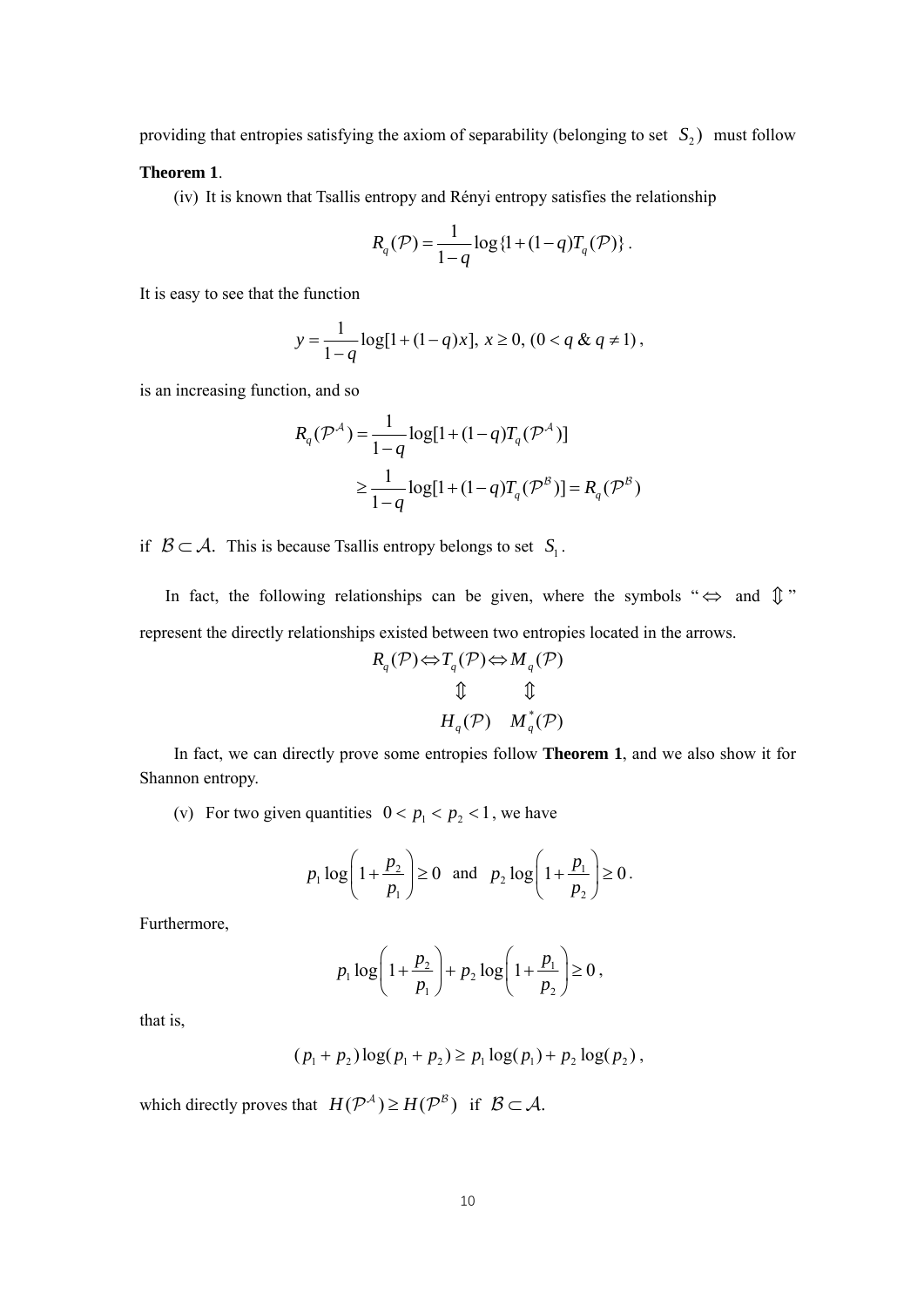#### *Implications*

**Theorem 1** established here yields the following implications.

(i) The entropies are decreasing via state aggregation coarse-graining for dynamic systems. Conversely, the state decomposition fine-graining way for dynamic systems results in increasing the entropies, which is a universal rule for all entropies discussed in the literature. This universal law may be placed as axioms of entropy definitions;

(ii) All the functional related entropies must be consistent with each other, i.e., if there exists the relationship  $H_1(\mathcal{P}) = g(H_2(\mathcal{P}))$ , then the function  $g(x)$  must be nonnegative increasing continuously for  $x \in \mathbb{R}_0^+$ ; otherwise, the two entropies would provide contradictory message on the system uncertainty;

(iii) The dynamic system equipped with an entropy must satisfy the inequality

$$
H(\mathcal{P}) \ge H(p_1 + p_2, p_3, \dots, p_n) \text{ or } H(\mathcal{P}) \ge H(\mathcal{P}_{(i,j)}),
$$

and **Theorem 1** can be easily extended to high-dimensional discrete distributions and the conditional entropy cases.

#### *Discussion & Conclusion*

The main result  $H(P^A) \ge H(P^B)$  is in accordance with one's intuition, i.e., the decomposition of one state in a dynamic system increases the system uncertainty, and conversely, the aggregation of two or more states in a dynamic system decreases the system uncertainty. The feature requirements of set  $S_1$  can be reduced to  $\varphi''(x) \le 0$  because it can result in  $\varphi'(x) \ge \varphi'(x+p)$  for  $\forall x \in [0,0.5]$  and  $0 \le x+p \le 1$ . In fact, if  $\varphi''(x) \le 0$ does not hold, then the entropy  $H(\mathcal{P}) = \sum_{i=1}^{n} \varphi(p_i)$  may not satisfy (1) in general. Here is an

example to demonstrate this. Let an entropy 1  $(\mathcal{P}) = \sum \varphi_F(p_i), \ \ n > 2,$ *n*  $E(Y) = \sum \psi_E(P_i)$ *i*  $H_{F}(\mathcal{P}) \coloneqq \sum \varphi_{F}(p_{i}), \; n$  $\mathcal{P}$ ) :=  $\sum_{i=1}^n \varphi_E(p_i)$ ,  $n > 2$ , be such that

$$
\varphi_E(x) = \begin{cases} x, & 0 \le x \le 0.25, \\ 2x - 0.25, & 0.25 \le x < 0.5, \\ 1.75 - 2x, & 0.5 \le x < 0.75, \\ 1 - x, & 0.75 \le x \le 1, \end{cases}
$$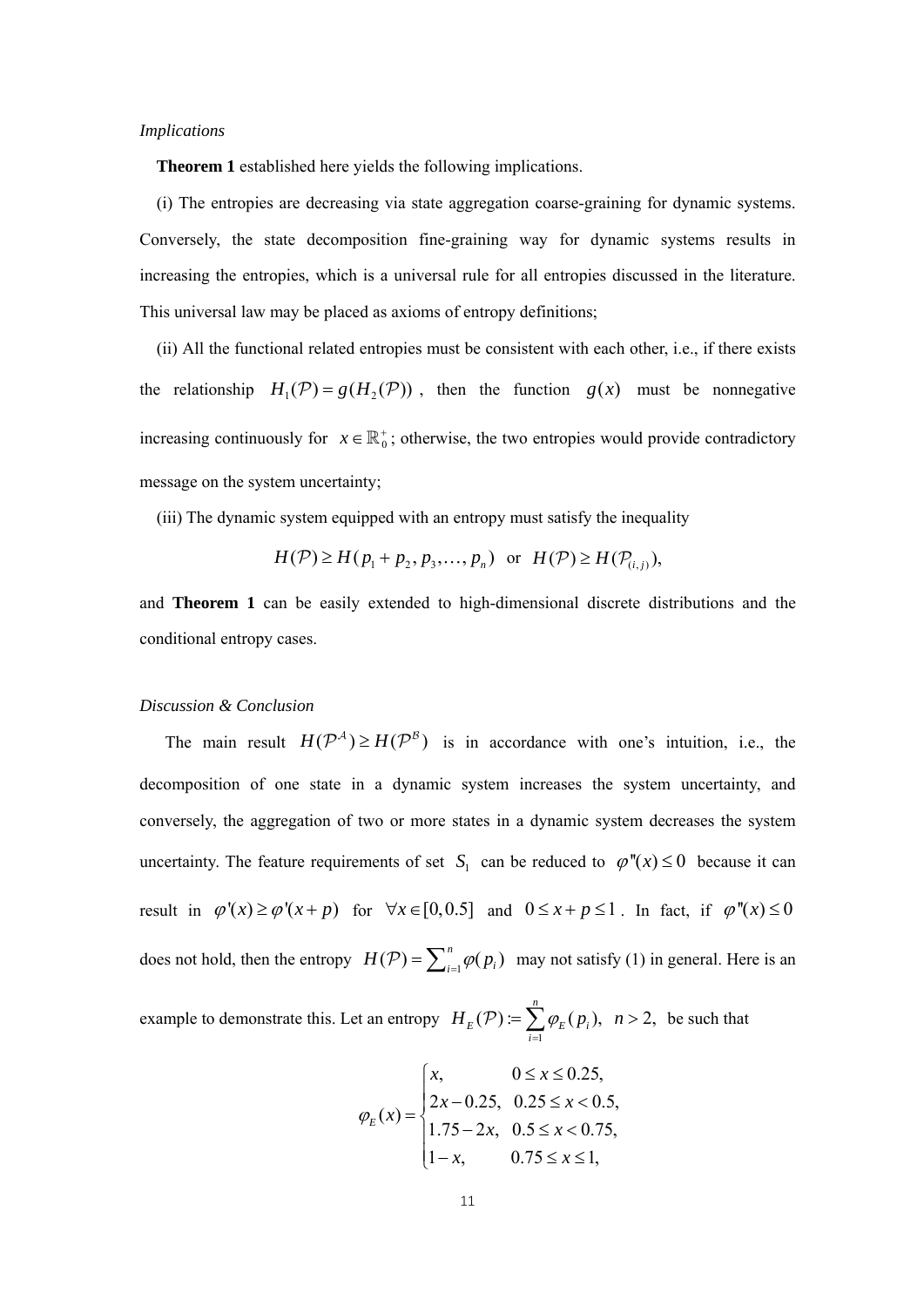

Figure 1. The curve of  $\varphi_E(x)$ 

whose curve is presented in Figure 1. When  $P = (p_1, p_2, p_3) = (0.2, 0.3, 0.5)$ , then

$$
H_E(\mathcal{P}) = H_E(p_1, p_2, p_3) = H_E(0.2, 0.3, 0.5) = 1.3
$$
, and

 $H_E(p_1 + p_2, p_3) = H_E(0.5, 0.5) = 1.5$ . We then have

$$
H_E(0.2, 0.3, 0.5) = 1.3 < H_E(0.5, 0.5) = 1.5
$$

In fact, this entropy satisfies positivity, expandability, symmetry and continuity, but the function  $\varphi_E(x)$  breaks the condition

$$
1 = \frac{d\varphi_E(x)}{dx} \ge \frac{d\varphi_E(x+p)}{dx} = 2, \text{ for } 0 < x < 0.25, \ 0.25 < x+p \le 0.5.
$$

Furthermore, we have

$$
H_E(0.25, 0.25, 0.25, 0.25) = 1 < H_E(0.2, 0.25, 0.25, 0.3) = 1.05
$$

which breaks the maximal entropy principle when  $p_i = 1/n$ .

further extended. If there exists a relation between two entropies, then this relation must be an increasing function, which would maintain the consistence of the two entropies. Thus, if one of two entropies possesses  $(1)$ , then the other must satisfies  $(1)$  as well. The axiom of separability or recursivity is as important feature of entropy, which may be

implies that state aggregation and decomposition can, respectively, decrease and increase the entropy. So far, we have not found any known entropy to break the result presented here. The corresponding proofs are given here, but for all the cases, the proofs can be found in [31] in the Supplemental Material. The results can be used not only in describing the changes of uncertainty for dynamic systems, but also in finding the bounds of entropies in information, quantum and other areas. We have established here that  $H(P^A) \ge H(P^B)$  for many known entropies, which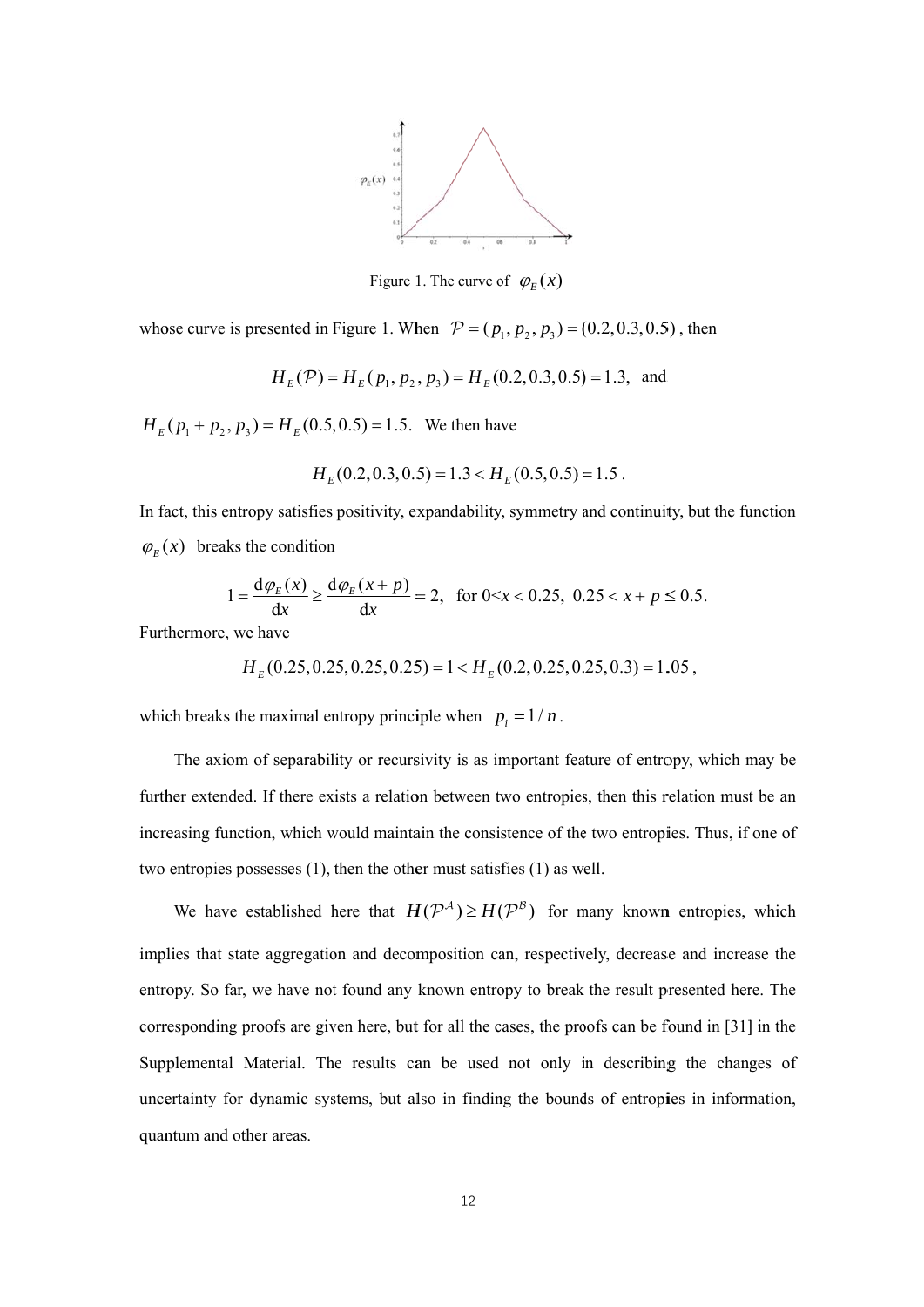This work was supported by (i) National Key R&D Program of China (2020YFC2007201),

and (ii) National Natural Science Foundation of China (71871021).

## **References**

- [1] C. Bandt, B. Pompe, Phys. Rev. Lett. **88**, 174102 (2002).
- [2] D. Shaw, C. H. Davis, J. Am. Soc. Inf. Sci. **34**, 67 (1983).
- [3] M. Rostaghi, H. Azami, IEEE Signal Process. Lett. **23**, 610 (2016).
- [4] C. E. Shannon, Bell Syst. Tech. J. **27**, 379, 623 (1948).
- [5] N. Canosa, R. Rossignoli, Phys. Rev. Lett. **88**, 170401 (2002).
- [6] I. Csiszár, Entropy, **10**, 261 (2008).
- [7] A. M. Mathai, P. N. Rathie, Basic Concepts in Information Theory and Statistics: Axiomatic Foundations and Applications, Wiley Halstead, New York (1975)
- [8] V. M. Ilić, M. S. Stanković, Physica A **411**, 138 (2014).
- [9] A.I. Khinchin, Mathematical Foundations of Information Theory, Dover Publications, 1957.
- [10] S. Abe, Phys. Lett. A **271** (1–2), 74 (2000).
- [11] L. Nivanen, A. Le Méhauté, Q. A. Wang, Rep. Math. Phys. **52**, 437 (2003).
- [12] A. Rényi, Proceedings of the 4th Berkeley Symposium on Mathematical Statistics and Probability, Vol. 1 (University of California Press, Berkeley, CA), pp. 547–561. (1961)
- [13] C. Tsallis, J. Stat. Phys. **52**, 479 (1988)
- [14] M. Salicru, M. L. Menendez, D. Morales, L. Pardo, Comtnun. Statist.---Theor. Meth. **22** (7), 2015 (1993)
- [15] B. D. H. Latter, Genetic Structure of Popdations, 27-39. (1973), Publ. Univ. Hawaii, Honolulu.
- [16] C. Ferrari, Statistica, anno XL, **2**, 155-167 (1980).
- [17] B. D. Sharma, D. P. Mittail, J. Math. Sci. **10**, 28 (1975)
- [18] P. Tempesta, Ann. Phys. **365**, 180 (2016).
- [19] R. Hanel, S. Thurner, Europhys. Lett. **93**, 20006 (2011).
- [20] C. Tsallis, Introduction to Nonextensive Statistical Mechanism---Approaching A Complex World. Springer, Berlin, 2009.
- [21] E. P. Borges, I. Roditi, Phys. Lett. A **246**, 399(1998).
- [22] P. Tempesta, Phys. Rev. E **84**, 021121 (2011).
- [23] D.P. Mittal, Metrika, **22**, 35 (1975).
- [24] B.D. Sharma, and I.J. Taneja, Metrika **22**, 205 (1975).
- [25] S. Abe, Phys. Lett. A **224** 326 (1997).
- [26] G. Kaniadakis, Phys. Rev. E **66** 056125 (2002).
- [27] G. Kaniadakis, M. Lissia, A. M. Scarfone, Phys. Rev. E **71** 046128 (2005).
- [28] P. Nath, Metrika **13**, 123 (1968).
- [29] J. H. Havrda, F. Charvat, Kybernetika **3** 30 (1967).
- [30] A. M. Mathai, H. J. Haubold, Physica A **375** 110 (2006).
- [31] See Supplemental Material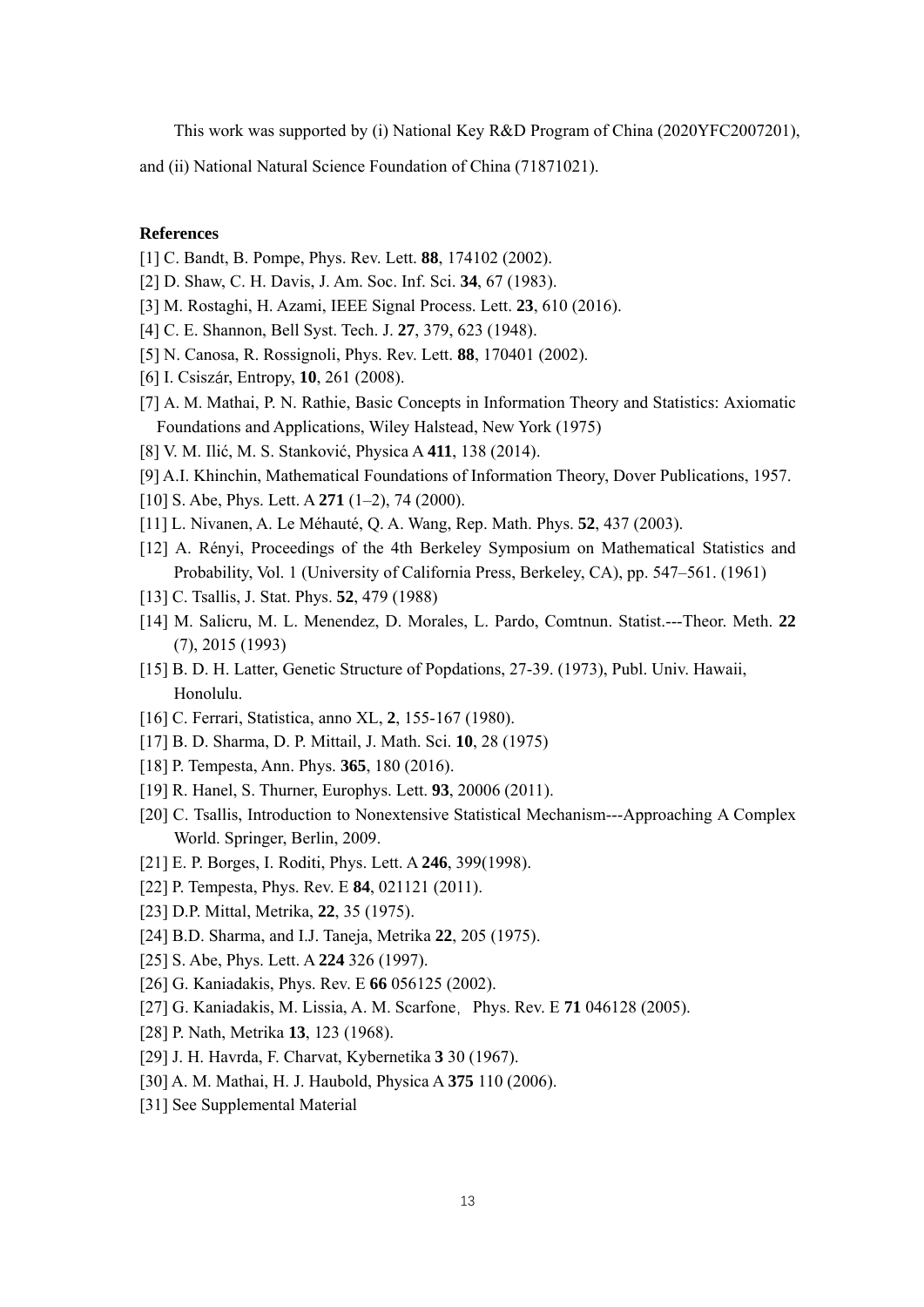# **Supplementary information: On Uncertainty of Dynamic Systems via State Aggregation Coarse-Graining and State Decomposition Fine-Graining Ways**

Lirong Cui<sup>1.2.\*</sup>, Xiangchen Li<sup>3</sup>, Narayanaswamy Balakrishnan<sup>4</sup> *Qingdao University, Qingdao 266071, China China Sport Information Center, Beijing 100061, China China Institute of Sport Science, Beijing 100061, China McMaster University, Hamilton, Ontario, Canada L8S 4K1*

## **Contents**

- 1. Definitions & Preliminaries
- 2. Entropies to be used in the Letter
- 3. Proof for Theorem 1
	- 3.1 The case of  $S_1$
	- 3.2 The case of  $S_2$
	- 3.3 The case of  $S_3$
- 4. Proofs for Relations I to III
	- 4.1 Relations I
	- 4.2 Relation II
	- 4.3 Relation III
- 5. Some directive proofs for Theorem 1

## **1. Definitions & Preliminaries**

Let the set of all  $n-$  dimensional  $(n \geq 2)$  distributions be denoted by

$$
\mathcal{P}_n = \{ (p_1, p_2, \dots, p_n) : p_i > 0, \sum_{i=1}^n p_i = 1 \}
$$

and the state space of dynamic systems be  $\{1, 2, ..., n\}$ , its any partition denoted by  $\mathcal{A} = (\mathcal{A}_1, \mathcal{A}_2, ..., \mathcal{A}_k)$   $(k \leq n)$ ,  $\mathbb{R}_0^+ = \{x : x \in [0, \infty)\}$  be the set of nonnegative real numbers. For example, given a specifications of probability mass function,  $P \in P_n$ , the corresponding state space of the dynamic system is  $\{1, 2, \ldots, n\}$ , one state aggregation coarse-graining way, denoted by  $\mathcal A$ , is

$$
\mathcal{A} = (\mathcal{A}_1, \mathcal{A}_2, \mathcal{A}_3) = (\{1, 2\}, \{3, 4\}, \{5, \ldots, n\})
$$

where  $A_1 = \{1, 2\}, A_2 = \{3, 4\}, A_3 = \{5, ..., n\}.$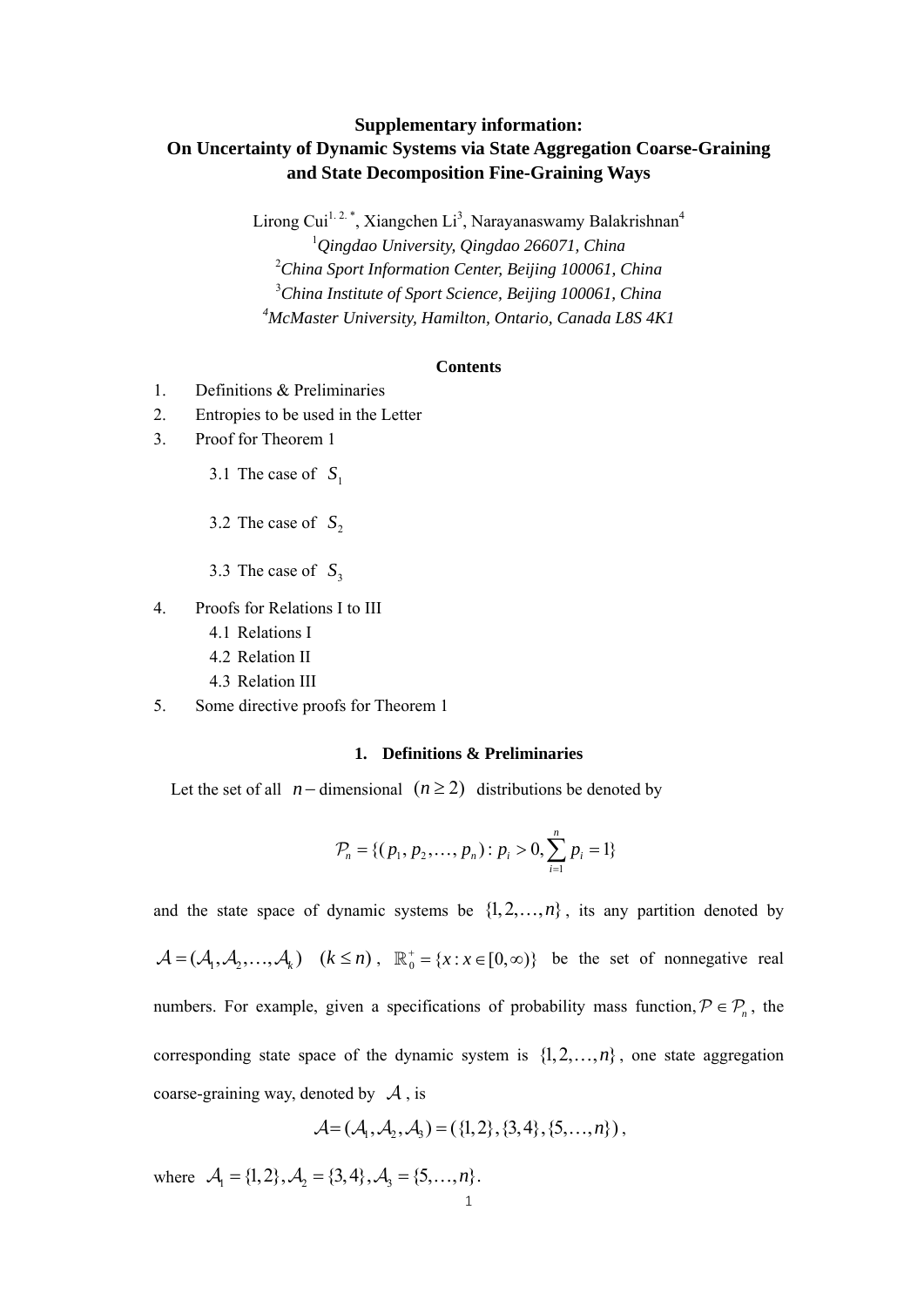For two coarse-graining ways  $\mathcal A$  and  $\mathcal B$ , if  $\mathcal B$  can be generated by merging some states in A, then it is expressed as  $B \subseteq A$ . These the entropy is a function  $H(\mathcal{P}) : \mathcal{P}_n \to \mathbb{R}_0^+$ , where  $\mathcal{P} \in \mathcal{P}_n$ .

In order to make our result clear, some sets of entropies are defined as follows:

$$
S_1 = \{H(\mathcal{P}) : H(\mathcal{P}) = \sum_{i=1}^n \varphi(p_i), \varphi(0) = 0, \varphi'(x) \ge \varphi'(x+p), \ 0 \le x \le 0.5, 0 \le p \le 1-x,
$$
  
or  $H(\mathcal{P}) = h(\sum_{i=1}^n \varphi(p_i)), \varphi(0) = 0, h'(x) > 0 \text{ and } \varphi''(x) < 0 \text{ or } h'(x) < 0 \text{ and } \varphi''(x) > 0\},$ 

Note that, if  $\varphi(p_i) = \varphi(n, p_i)$ , the additional condition that, 1  $(n,0)$  = constant, *n i*  $\varphi$ (*n*  $\sum_{i=1} \varphi(n,0) = \text{constant},$  for

any *n* , must be satisfied. Also

$$
S_2 = \{H(\mathcal{P}) : H(\mathcal{P}) \text{ satisfies Axioms (i) - (iv), and one of A1 to A5}\},
$$

where Axiom (i) Positivity:  $H(\mathcal{P}) \ge 0$ , Axiom (ii) Expandability:  $H(\mathcal{P}) = H(p_1, ..., p_i, 0, p_{i+1}, ..., p_n)$  for any  $i \in \{1, ..., n\}$ , Axiom (iii) Symmetry:  $H(\mathcal{P}) = H(p_{\pi(1)}, ..., p_{\pi(n)})$ , where  $(\pi(1), ..., \pi(n))$  is a permutation of  $(1, ..., n)$ ,

Axiom (iv) Continuity:  $H(\mathcal{P})$  is a continuous function of all variables  $p_1, ..., p_n$ .

A1: Recursivity, meaning

$$
H(p_1,...,p_n) = H(p_1 + p_2, p_3,...,p_n) + (p_1 + p_2)H\left(\frac{p_1}{p_1 + p_2}, \frac{p_2}{p_1 + p_2}\right);
$$

A2: Separability (or strong additivity), meaning

$$
H(p_{11},...,p_{1U},p_{21},...,p_{2U},...,p_{W1},...,p_{WU})
$$
  
=  $H(p_{1*},p_{2*},...,p_{W*})+\sum_{i=1}^{W}p_{i*}H(\frac{p_{i1}}{p_{i*}},...,\frac{p_{iU}}{p_{i*}}),$ 

where  $p_{i^*} = \sum_{j=1}^U p_{ij}$ ;

A3: Crucial recursivity, meaning

$$
H_n(p_1,\ldots,p_{m-1},p_mq_1,\ldots,p_mq_{n-m+1})
$$
  
=  $H_m(p_1,\ldots,p_m)+p_mH(q_1,\ldots,q_{n-m+1}),$ 

where  $\sum_{i=1}^{m} p_i = 1$  and  $\sum_{i=1}^{n-m+1} q_i = 1$ ;

A4: Let  $P \in \mathcal{P}_n$  and  $PQ = (r_{11}, \dots, r_{nm}) \in \mathcal{P}_{nm}$  such that  $p_i = \sum_{j=1}^m p_j$  $p_i = \sum_{j=1}^m r_{ij}$  and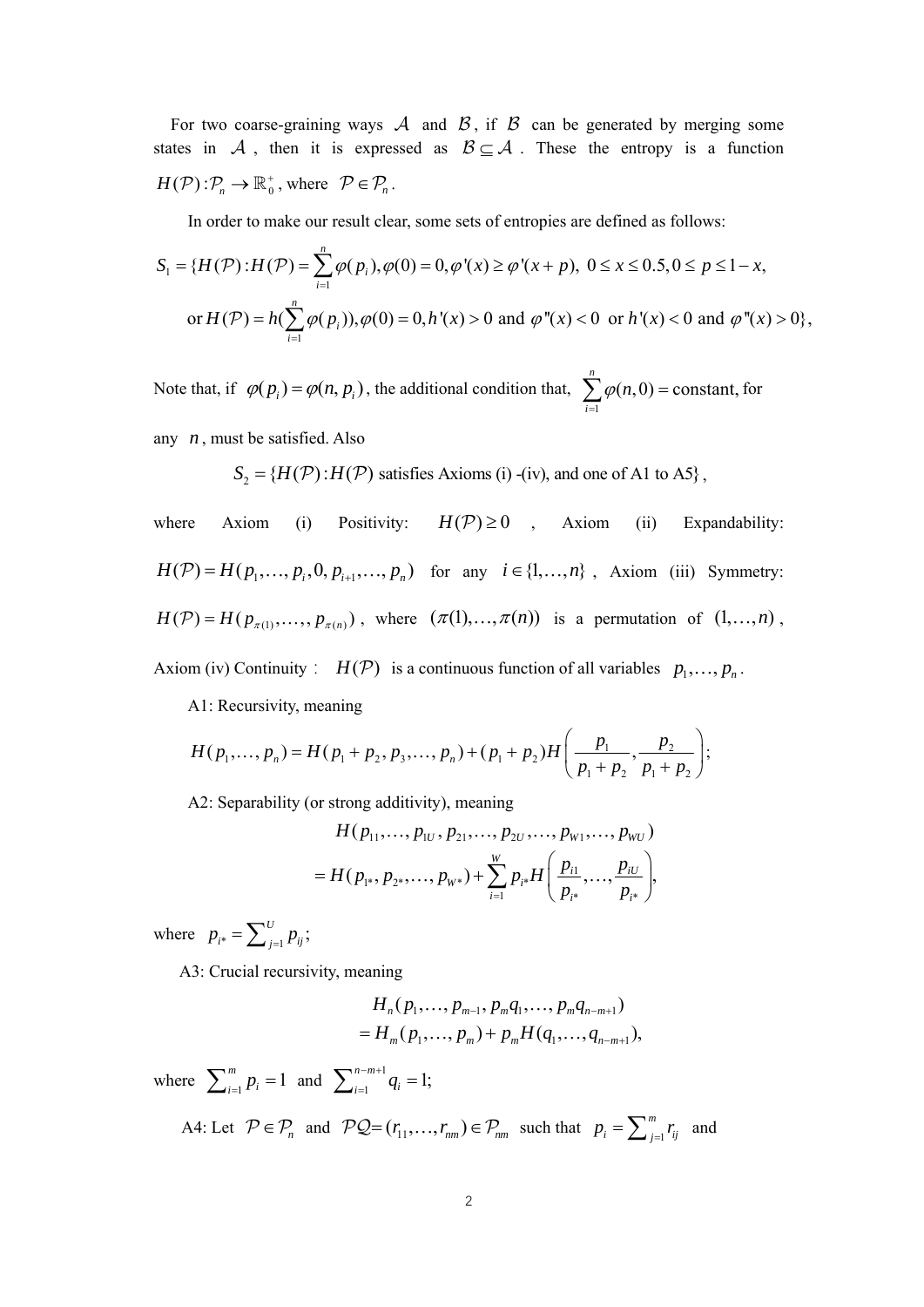$Q_k = (q_{1k}, ..., q_{mk}) \in P_m$ , where  $q_{i,k} = r_{i,k} / p_k$  and  $\alpha \in \mathbb{R}_0^+$  is a fixed parameter. Then, an entropy  $H_{nm}$   $(\mathcal{PQ})$  satisfies

$$
H_{nm}(\mathcal{PQ})=H_n(\mathcal{P})+H_m(Q|\mathcal{P}),
$$

where  $H_m(Q | \mathcal{P}) = f^{-1}(\sum p_k^{(\alpha)} f(H_m(Q)))$ 1  $(Q | P) = f^{-1}(\sum p_k^{(\alpha)} f(H_m(Q_k))),$ *n*  $_m(\mathbf{z} \mid r) = j \quad (\sum P_k \quad J \quad (H_m(\mathbf{z})_k)$ *k*  $H_m(\mathcal{Q} | \mathcal{P}) = f^{-1}(\sum p_k^{(\alpha)} f(H_m Q))$  $(Q | P) = f^{-1}(\sum_{k=1}^{\infty} p_k^{(\alpha)} f(H_m(Q_k)))$ , where f is an invertible continuous

function and  $\alpha$  -escort distribution  $\mathcal{P}^{(\alpha)} = (p_1^{(\alpha)}, \dots, p_n^{(\alpha)}) \in \mathcal{P}_n$ , where  $(\alpha)$  $p_k^{(\alpha)} = p_k^{\alpha} / \sum_{i=1}^n p_i^{\alpha}$ .

When  $f(x) = x$ , then this axiom reduces to the so-called [SK4] (Shannon-Khinchin axioms), i.e.,

$$
H_{nm}(\mathcal{P}\mathcal{Q})=H_n(\mathcal{P})+\sum_{k=1}^n p_k^{(\alpha)}H_m(Q_k);
$$

A5: If the entropy satisfies the following postulate, for  $\gamma \in \mathbb{R}_0^+$ ,

$$
H_{nm}(\mathcal{P}\mathcal{Q})=H_n(\mathcal{P})\oplus_{\gamma}H_m(\mathcal{Q}\,|\,\mathcal{P}),
$$

where  $H_m(Q | \mathcal{P}) = f^{-1}(\sum p_k^{(\alpha)} f(H_m(Q)))$ 1  $(Q | \mathcal{P}) = f^{-1}(\sum p_k^{(\alpha)} f(H_m(Q_k))),$ *n*  $_m(\mathbf{z} \mid r) = j \quad (\sum P_k \quad J \quad (H_m(\mathbf{z})_k)$ *k*  $H_m(\mathcal{Q} | \mathcal{P}) = f^{-1}(\sum p_k^{(\alpha)} f(H_m Q))$  $(Q | P) = f^{-1}(\sum_{k=1}^{\infty} p_k^{(\alpha)} f(H_m(Q_k)))$ , where f is an invertible continuous

function, and the operator  $\Theta_{\gamma}$  is defined as

$$
u\oplus_{\gamma} v = u + v + \gamma uv, \ \ u, v \in \mathbb{R} .
$$

When  $f(x) = x$ , then this axiom reduces to

$$
H_{nm}(\mathcal{PQ}) = H_n(\mathcal{P}) + \sum_{k=1}^n p_k^{(\alpha)} H_m(Q_k) + \gamma H_n(\mathcal{P}) \sum_{k=1}^n p_k^{(\alpha)} H_m(Q_k),
$$

and finally

$$
S_3 = \{H(\mathcal{P}): H(\mathcal{P}) = f(G(\mathcal{P})), G(\mathcal{P}) : \mathcal{P} \to \mathbb{R}_0^+, \text{ is another entropy, } G(\mathcal{P}) \in S_1 \cup S_2 \}.
$$

#### **2. Entropies to be used in the Letter**

All entropies used in the Letter are listed in Table 1 as below.

|                  | Table 1 List of entropies to be used in the Letter |      |
|------------------|----------------------------------------------------|------|
| Names of         | <b>Symbols &amp; Formulas</b>                      | Year |
| <b>Entropies</b> |                                                    |      |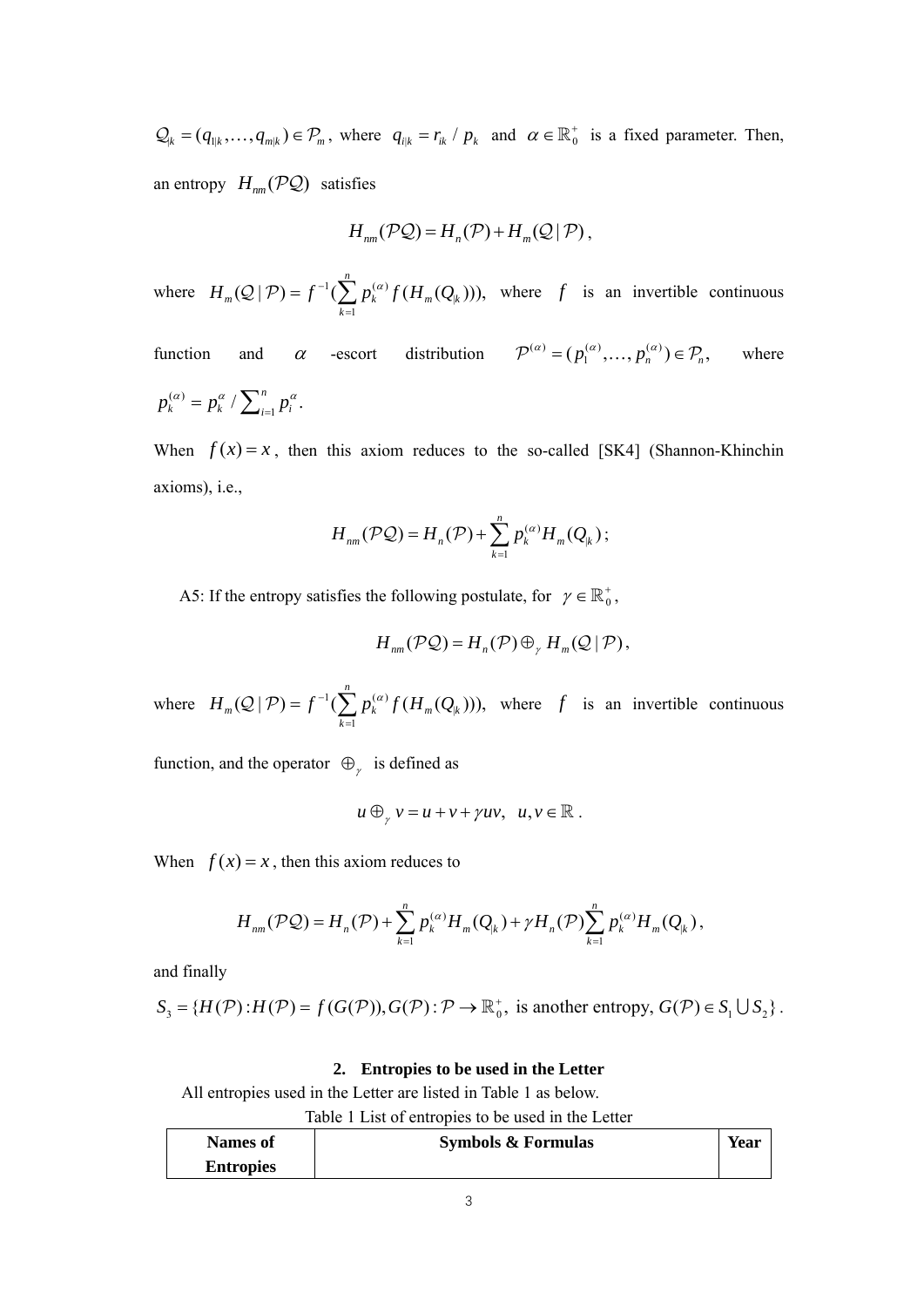|                                      | Shannon<br>entropy $[4]$                      | $H_s(\mathcal{P}) = -\sum_{i=1}^n p_i \log p_i$                                                                                                                                                                              | 1948 |  |
|--------------------------------------|-----------------------------------------------|------------------------------------------------------------------------------------------------------------------------------------------------------------------------------------------------------------------------------|------|--|
| Rényi entropy [12]                   |                                               | $R_q(\mathcal{P}) = \frac{1}{1-a} \log \left( \sum_{i=1}^n p_i^q \right), \quad (0 < q \& q \neq 1)$                                                                                                                         | 1961 |  |
| <b>Tsallis</b><br>$\lceil 13 \rceil$ | entropy                                       | $T_q(\mathcal{P}) = \frac{1}{1-a} \left( \sum_{i=1}^n p_i^q - 1 \right), (q \ge 0 \& q \ne 1)$                                                                                                                               | 1988 |  |
| $(h, \phi)$ -entropy<br>[14]         |                                               | $H_{(h,\phi)}(\mathcal{P}) = h\left(\sum_{i=1}^n \phi(p_i)\right)$ if $\phi''(x) \le 0$ , $h'(x) \ge 0$ , or<br>$\phi''(x) \ge 0$ , $h'(x) < 0$ , $x \in [0,1]$                                                              | 1993 |  |
|                                      | Genetic<br>entropy<br>$\lceil 15 \rceil$      | $\phi(x) = x - x^2 - x^2(1-x)^2$ , $h(x) = x$                                                                                                                                                                                | 1973 |  |
| Special<br>cases                     | Paired<br>entropy<br>[14]                     | $\phi(x) = -x \log(x) - (1 - x) \log(1 - x)$ , $h(x) = x$                                                                                                                                                                    | 1993 |  |
|                                      | Hypoent<br>ropy<br>$\lceil 16 \rceil$         | $\phi(x) = \frac{1}{n} \left( 1 + \frac{1}{\lambda} \right) \log(1 + \lambda) - \frac{1}{\lambda} (1 + \lambda x) \log(1 + \lambda x) ,$<br>$h(x) = x$                                                                       | 1980 |  |
|                                      | $r$ order<br>and s<br>order<br>entropy<br> 17 | $\phi(x) = x^r, \quad h(x) = \frac{1}{1-s} \left( x^{\frac{s-1}{r-1}} - 1 \right), \quad r, s \neq 1, r > 0$                                                                                                                 | 1975 |  |
| Universal-group<br>entropy $[18]$    |                                               | $S_U(\mathcal{P}) = \sum_{i=1}^n p_i G\left(\frac{1}{\ln p_i}\right), \quad G(t) = \sum_{k=0}^\infty a_k \frac{t^{\kappa+1}}{k+1},$<br>$a_0 > 0 \& \{a_k\}_{k \in \mathbb{N}}, a_k > (k+1)a_{k+1}, \forall k \in \mathbb{N}$ | 1975 |  |
| Special<br>cases                     | $S_{c,d}$                                     | $S_{c,d} = \frac{e}{1-c+cd} \sum_{i=1}^{n} \Gamma(1+d, 1-c \ln(p_i) - \frac{c}{1-c+cd},$                                                                                                                                     | 2011 |  |
|                                      | entropy<br>$[19]$                             | $\Gamma(a,b) = \int_t^a t^{a-1} e^{-t} dt, \ c \in (0,1], \ d \in \mathbb{R}, \ e \text{ is the }$<br>natural constant.                                                                                                      |      |  |
|                                      | $S_{\delta}$<br>entropy                       | $S_{\delta} = \sum_{i=1}^{n} p_i \left( \ln \frac{1}{p_i} \right)^{\sigma}, \ \ 0 < \delta \leq (1 + \ln n)$                                                                                                                 | 2009 |  |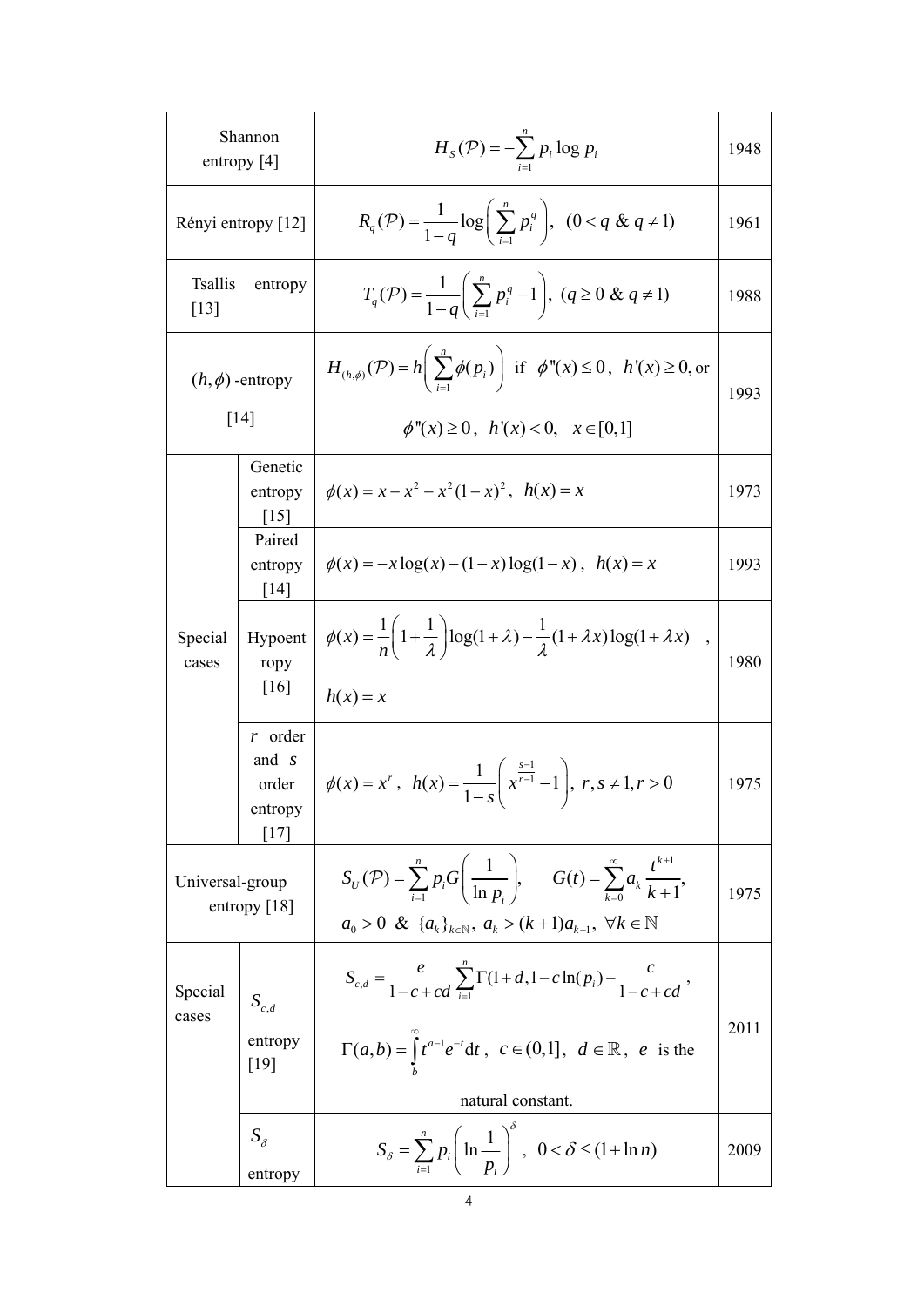|                  | [20]                                                     |                                                                                                                                                                                                                                                                                          |      |
|------------------|----------------------------------------------------------|------------------------------------------------------------------------------------------------------------------------------------------------------------------------------------------------------------------------------------------------------------------------------------------|------|
|                  | <b>Borgs</b><br>-Roditi<br>entropy<br>$\lceil 21 \rceil$ | $S_{a,b} = \sum_{i=1}^{n} \frac{p_i^b - p_i^a}{a-b}$ , $0 \le a, b < 1$                                                                                                                                                                                                                  | 1998 |
|                  | Group<br>entropy<br>$[22]$                               | $S_G = \frac{1}{\sigma} \sum_{i=1}^{n} \sum_{i=1}^{m} k_i p_j^{-j\sigma}, l, m \in \mathbb{Z}, m-l > 0,$<br>$\sum_{j=1}^{m} k_j = 0$ , $\sum_{j=1}^{m} jk_j = 1, k_m \neq 0, k_l \neq 0$                                                                                                 | 2011 |
|                  | $S_{\mu\nu}$<br>entropy<br>[18]                          | $S_{III} = \frac{1}{1-a} \sum_{i=1}^{n} p_i [p_i^{2(1-q)} - 2p_i^{(1-q)} + p_i^{-(1-q)}],$<br>2/3 < q < 1                                                                                                                                                                                | 2016 |
|                  | $S_{I\!V}$<br>entropy<br>$[18]$                          | $S_{IV} = \frac{1}{1-a} \sum_{i=1}^{n} p_i [p_i^{-2(1-q)} - \frac{3}{2} p_i^{-(1-q)} + \frac{3}{2} p_i^{(1-q)} - p_i^{2(1-q)}] \bigg  2016$                                                                                                                                              |      |
|                  | Three<br>-parame<br>ter<br>entropy<br>[18]               | $S_{\alpha,\beta,q} = \frac{1}{1-a} \sum_{i=1}^{n} p_i [\alpha p_i^{-2(1-q)} + \frac{1}{2}(1-3\alpha+\beta)p_i^{-(1-q)}$<br>$+\frac{1}{2}(\alpha-1-3\beta)p_i^{(1-q)}+\beta p_i^{2(1-q)}],$<br>$\frac{1}{2} < q < \frac{3}{2}$ , $0 < \alpha < \frac{1}{2}$ , $-\frac{1}{4} < \beta < 0$ | 2016 |
|                  | Two parameter<br>entropy $[23][24]$                      | $S_{r,k}(\mathcal{P}) = -\sum_{i} p_i^{1+r} \left( \frac{p_i^k - p_i^{-k}}{2k} \right)$<br>$(r, k) \in \mathcal{R} = \begin{cases} - k  \le r \le  k , & \text{if } 0 \le  k  < \frac{1}{2}, \\  k  - 1 < r < 1 -  k , \text{ if } \frac{1}{2} \le  k  < 1. \end{cases}$                 | 2004 |
|                  | Abe-ent<br>ropy<br>$\lceil 25 \rceil$                    | $\sum_{i=1}^{n} \frac{p_i^{q^{i}} - p_i^{q}}{q - q^{-1}}, \ \ q = \sqrt{1 + k^2} + k, \ \ r = \sqrt{1 + k^2} - 1$                                                                                                                                                                        | 1997 |
| Special<br>cases | Kaniada<br>kis<br>entropy<br>$\lceil 26 \rceil$          | $\sum_{i=1}^n p_i \frac{p_i^{r_i} - p_i^{r_i}}{2k}, -1 < k < 1, r = 0$                                                                                                                                                                                                                   | 2002 |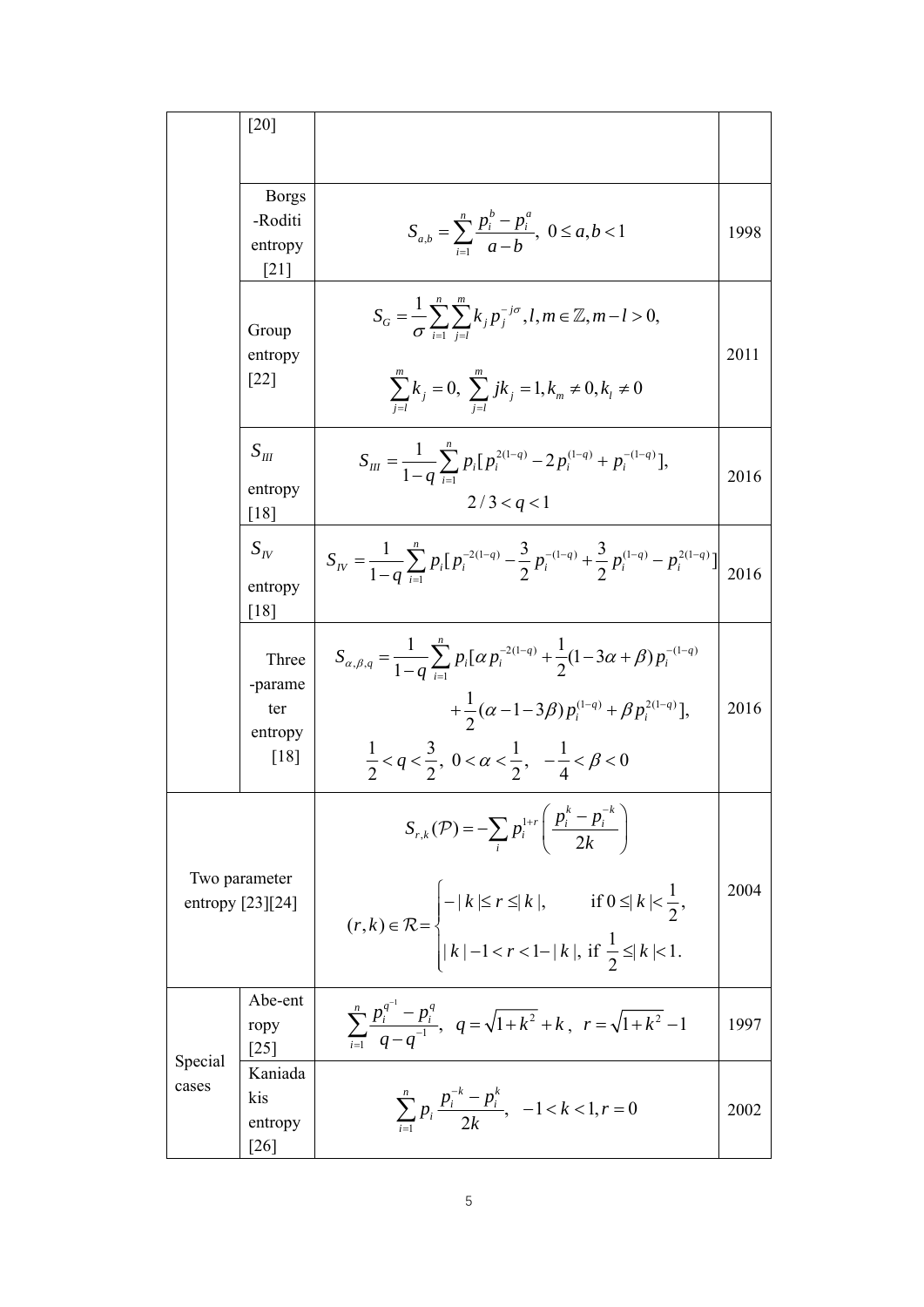|                   | -entropy<br>[27]                               | $\sum_{i=1}^{n} \frac{p_i^{1/2} - p_i^{1/2}}{3\nu}, r = \frac{1}{2}\gamma, k = \frac{3}{2}\gamma$                                                                                                                                                                | 2005 |
|-------------------|------------------------------------------------|------------------------------------------------------------------------------------------------------------------------------------------------------------------------------------------------------------------------------------------------------------------|------|
| Nath entropy [28] |                                                | $N(\mathcal{P}) = \begin{cases} \tau \sum_{i=1}^{n} p_i \log_2 p_i, & \tau < 0, \text{ for } \lambda = 1, \\ \frac{1}{\lambda} \log_2 \left( \sum_{i=1}^{n} p_i^{\alpha} \right), & \alpha > 0, \lambda(1-\alpha) > 0, \text{ for } \lambda \neq 1. \end{cases}$ | 1968 |
|                   | Havrda-Charvát<br>entropy of order<br>$q$ [29] | $H_q(\mathcal{P}) = \frac{\sum_{i=1}^{n} p_i^q - 1}{2^{1-q} - 1}, q \neq 1, q > 0$                                                                                                                                                                               | 1967 |
|                   | Entropy form of<br>order $q$ [30]              | $M_q(\mathcal{P}) = \frac{\sum_{i=1} p_i^{2-q} - 1}{q-1}, q \neq 1, -\infty < q < 2$                                                                                                                                                                             | 2006 |
| form of order $q$ | Additive entropic<br>[30]                      | $M_q^*(P) = \frac{\ln\left(\sum_{i=1}^n p_i^{2-q}\right)}{q-1}, q \neq 1, -\infty < q < 2$                                                                                                                                                                       | 2006 |

Note: Some special cases are not listed here in this Table.

## **3. Proof for Theorem 1**

# **3.1.** The case of  $S_1$

We shall prove that: If  $H(P) \in S_1$ , then  $H(P^{\beta}) \le H(P^{\mathcal{A}})$ .

*Proof.* Let  $u(x) = \varphi(x) + \varphi(p) - \varphi(x+p)$ , then  $u'(x) = \varphi'(x) - \varphi'(x+p) \ge 0$  because

$$
\varphi'(x) \ge \varphi'(x+p), \text{ for } 0 \le x \le 0.5, 0 \le p \le 1-x.
$$

Thus, it has  $u(x) \ge u(0) = 0$ , i.e., for any probability distribution  $P_n = (p_1, \ldots, p_i, \ldots, p_j, \ldots, p_n)$   $(n \ge 2)$ , without loss of generality, with the assumption that  $p_i \leq p_j$  and  $p_i \leq 0.5$ , we have

$$
u(p_i) = \varphi(p_i) + \varphi(p_j) - \varphi(p_i + p_j) \ge 0
$$
, i.e.,

$$
H(\mathcal{P}) = \sum_{i=1}^n \varphi(p_i) \geq \sum_{i \neq i,j} \varphi(p_i) + \varphi(p_i + p_j) = H(\mathcal{P}_{(i,j)}),
$$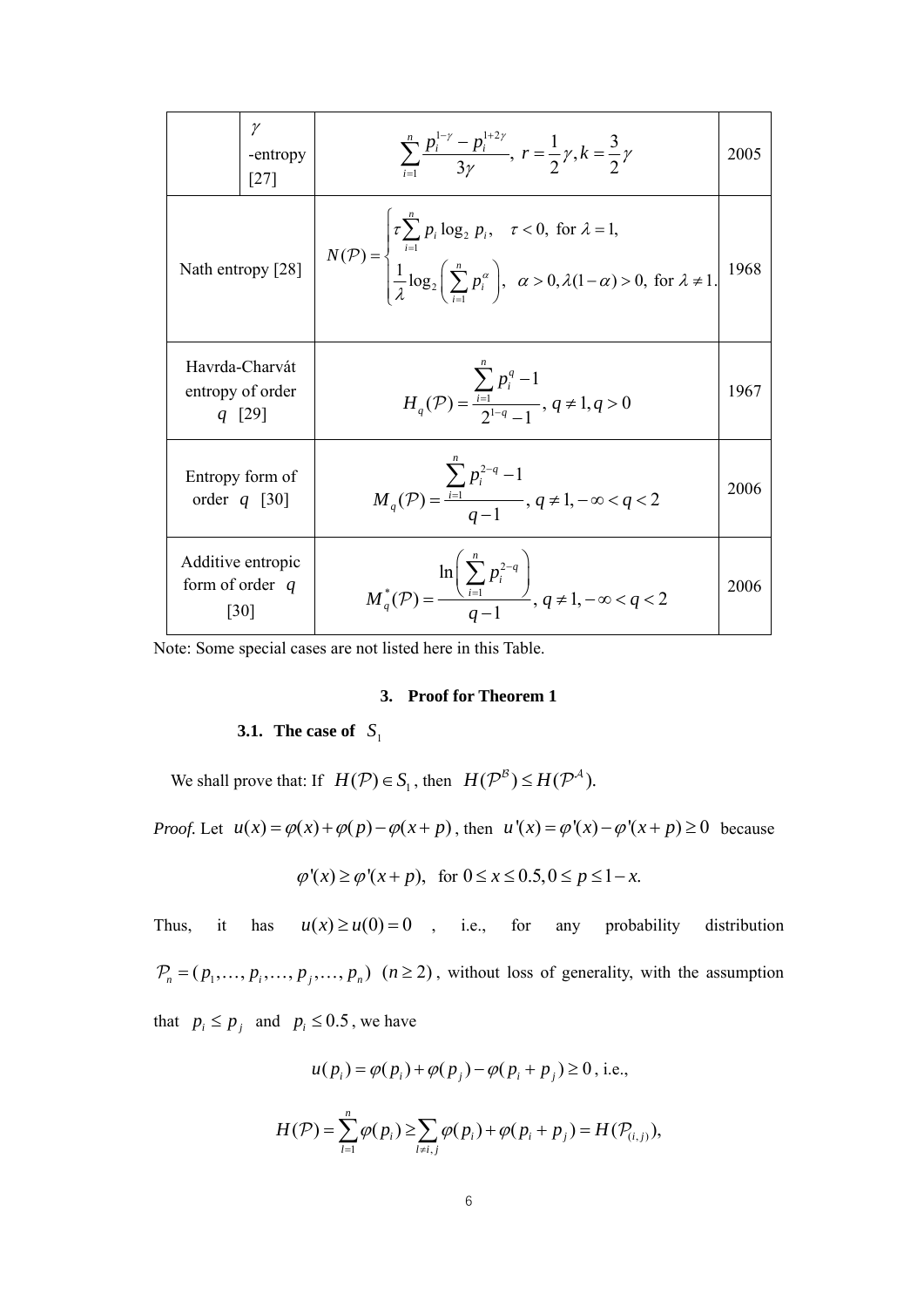where  $P_{(i, j)} = (p_1, \dots, p_{i-1}, p_{i+1}, \dots, p_{j-1}, p_{j+1}, \dots, p_n, p_i + p_j)$ . It is proved that entropies belonging to set  $S_1$  satisfy **Theorem 1**.

**3.2. The case of**  $S_2$ 

We shall prove that: If  $H(\mathcal{P}) \in S_2$ , then  $H(\mathcal{P}^B) \le H(\mathcal{P}^A)$ .

(1). For the case of recursivity, it means

$$
H(p_1,...,p_n) = H(p_1 + p_2, p_3,...,p_n) + (p_1 + p_2)H\left(\frac{p_1}{p_1 + p_2}, \frac{p_2}{p_1 + p_2}\right),
$$

which is clearly to result in  $H(P^{\beta}) \leq H(P^{\mathcal{A}})$ .

(2). For the separability (or strong additivity) case, it means

$$
H(p_{11},...,p_{1U},p_{21},...,p_{2U},...,p_{W1},...,p_{WU})
$$
  
=  $H(p_{1*},p_{2*},...,p_{W*})+\sum_{i=1}^{W}p_{i*}H(\frac{p_{i1}}{p_{i*}},...,\frac{p_{iU}}{p_{i*}})$ 

where  $p_{i^*} = \sum_{j=1}^U p_{ij}$ .

If set  $u = 2$ ,  $w = n - 1$  and

$$
\begin{cases}\np_{11} = p_1 \\
p_{12} = p_2\n\end{cases},\n\begin{cases}\np_{21} = p_3 \\
p_{31} = p_4 \\
p_{32} = 0\n\end{cases},\n\cdots,\n\begin{cases}\np_{w1} = p_n \\
p_{w2} = 0\n\end{cases},
$$

we obtain

$$
H(p_1, p_2, ..., p_n)
$$
  
=  $H(p_{11}, p_{12}, p_{21}, 0, p_{31}, 0, ..., p_{n-1,1}, 0)$   
=  $H(p_{11}, p_{12}, p_{21}, p_{22}, ..., p_{n-1,1}, p_{n-1,2})$   
=  $H(p_1 + p_2, p_3, ..., p_n) + (p_1 + p_2)H\left(\frac{p_1}{p_1 + p_2}, \frac{p_2}{p_1 + p_2}\right) + \sum_{i=2}^{n-1} p_i H(1, 0)$   
=  $H(p_1 + p_2, p_3, ..., p_n) + (p_1 + p_2)H\left(\frac{p_1}{p_1 + p_2}, \frac{p_2}{p_1 + p_2}\right), \quad (n \ge 3).$ 

Thus, it can conclude that

$$
H(p_{11}, p_{12}, p_{21}, p_{22}, \dots, p_{n-1,1}, p_{n-1,2}) \ge H(p_1 + p_2, p_3, \dots, p_n), \ (n \ge 3), \text{ i.e.,}
$$

$$
H(\mathcal{P}^A) \ge H(\mathcal{P}^B) \text{ if } \mathcal{B} \subset \mathcal{A}.
$$

It is proved that entropies satisfying the axiom of separability (belonging to set  $S_2$ ) must follow **Theorem 1**.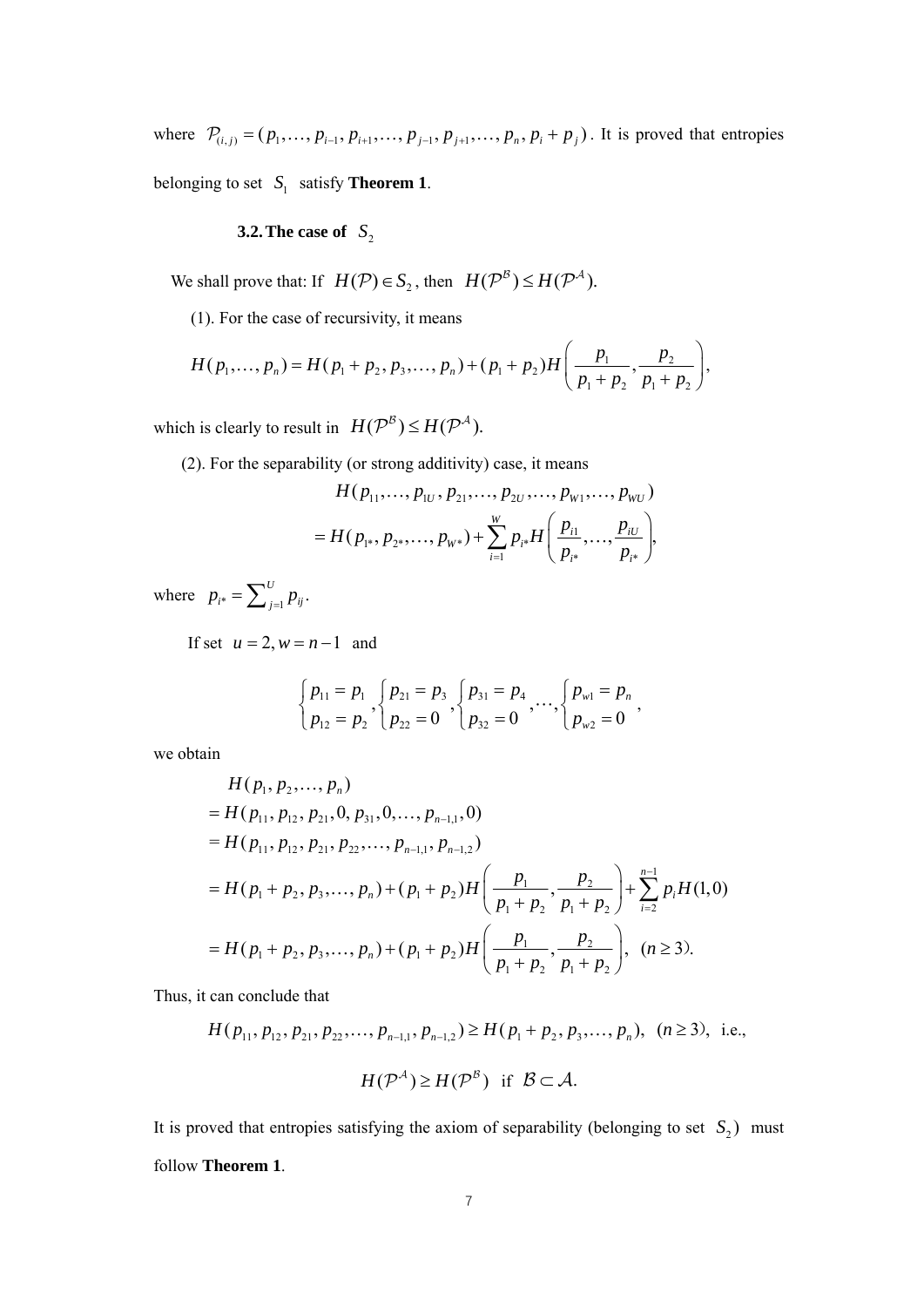(3). For the case of the crucial recursivity, it means

$$
H_{n}(p_{1},...,p_{m-1},p_{m}q_{1},...,p_{m}q_{n-m+1})=H_{m}(p_{1},...,p_{m})+p_{m}H(q_{1},...,q_{n-m+1}),
$$

where  $\sum_{i=1}^{m} p_i = 1$  and  $\sum_{i=1}^{n-m+1}$  $\sum_{i=1}^{n-m+1} q_i = 1$ .

If we let  $n-m=1$ , then it has

$$
H_{m+1}(p_1, \ldots, p_{m-1}, p_m q_1, p_m q_2)
$$
  
=  $H_{m+1}(p_1, \ldots, p_{m-1}, p_m^{(1)}, p_m^{(2)})$   
=  $H_m(p_1, \ldots, p_{m-1}, p_m^{(1)} + p_m^{(2)}) + p_m H_2(q_1, q_2),$ 

where  $p_m^{(1)} = p_m q_1, p_m^{(2)} = p_m (1 - q_1)$ , which implies that

$$
H_{m+1}(p_1,\ldots,p_{m-1},p_m^{(1)},p_m^{(2)}) \geq H_m(p_1,\ldots,p_{m-1},p_m^{(1)}+p_m^{(2)})\,.
$$

Thus it can continue the procedure successfully, this is because the following fact holds true. The set of equations,

$$
\begin{cases} p_i = xy, \\ p_j = (1-x)y, \end{cases}
$$
 has a solution 
$$
\begin{cases} x = \frac{p_i}{p_i + p_j}, \\ y = p_i + p_j, \end{cases}
$$
 for any  $0 < p_i + p_j \le 1, p_i, p_j > 0$ .

(4). For case (4), let  $P \in P_n$  and  $PQ=(r_{11}, \ldots, r_{nm}) \in P_{nm}$  such that

$$
p_i = \sum_{j=1}^m r_{ij} \text{ and } Q_k = (q_{1|k}, \dots, q_{m|k}) \in \mathcal{P}_m, \text{ where } q_{i|k} = r_{ik} / p_k \text{ and } \alpha \in \mathbb{R}_0^+ \text{ is a}
$$

fixed parameter. Then an entropy  $H_{nm}(\mathcal{PQ})$  satisfies

$$
H_{nm}(\mathcal{P}\mathcal{Q})=H_n(\mathcal{P})+H_m(\mathcal{Q}\,|\,\mathcal{P})\,,
$$

where  $H_m(Q | \mathcal{P}) = f^{-1}(\sum p_k^{(\alpha)} f(H_m(Q)))$ 1  $(Q | P) = f^{-1}(\sum p_k^{(\alpha)} f(H_m(Q_k))),$ *n*  $_m(\mathbf{z} \mid r) = j \quad (\sum p_k j \; (\mathbf{u}_m \, \mathbf{v}_k)$ *k*  $H_m(\mathcal{Q} | \mathcal{P}) = f^{-1}(\sum p_k^{(\alpha)} f(H_m Q))$  $(Q | P) = f^{-1}(\sum_{k=1}^{\infty} p_k^{(\alpha)} f(H_m(Q_k)))$ , where f is an invertible continuous

function and  $\alpha$  -escort distribution  $\mathcal{P}^{(\alpha)} = (p_1^{(\alpha)}, \dots, p_n^{(\alpha)}) \in \mathcal{P}_n$ , where  $(\alpha)$  $p_k^{(\alpha)} = p_k^{\alpha} / \sum_{i=1}^n p_i^{\alpha}$ . If set  $m = 2$ , 1 1 *n i i p*  $\sum_{i=1}^{n} p_i = 1$ , and  $11 - P_1$   $1_2 1 - P_3$   $1_3 1 - P_4$   $1_n 1$  $r_{11} = P_1$ ,  $r_{21} = P_3$ ,  $r_{31} = P_4$ ,  $\cdots$ ,  $r_{n1} = P_n$ <br>  $r_{n2} = P_2$ ,  $r_{n2} = 0$ ,  $r_{n3} = 0$ ,  $\cdots$ ,  $r_{n1} = r_n$ *n*  $r_{11} = p_1$   $r_{21} = p_3$   $r_{31} = p_4$   $r_{n1} = p_5$  $\begin{cases} r_{11} = p_1 \\ r_{12} = p_2 \end{cases}, \begin{cases} r_{21} = p_3 \\ r_{22} = 0 \end{cases}, \begin{cases} r_{31} = p_4 \\ r_{32} = 0 \end{cases}, \dots, \begin{cases} r_{n1} = p_n \\ r_{n2} = 0 \end{cases},$ 

it has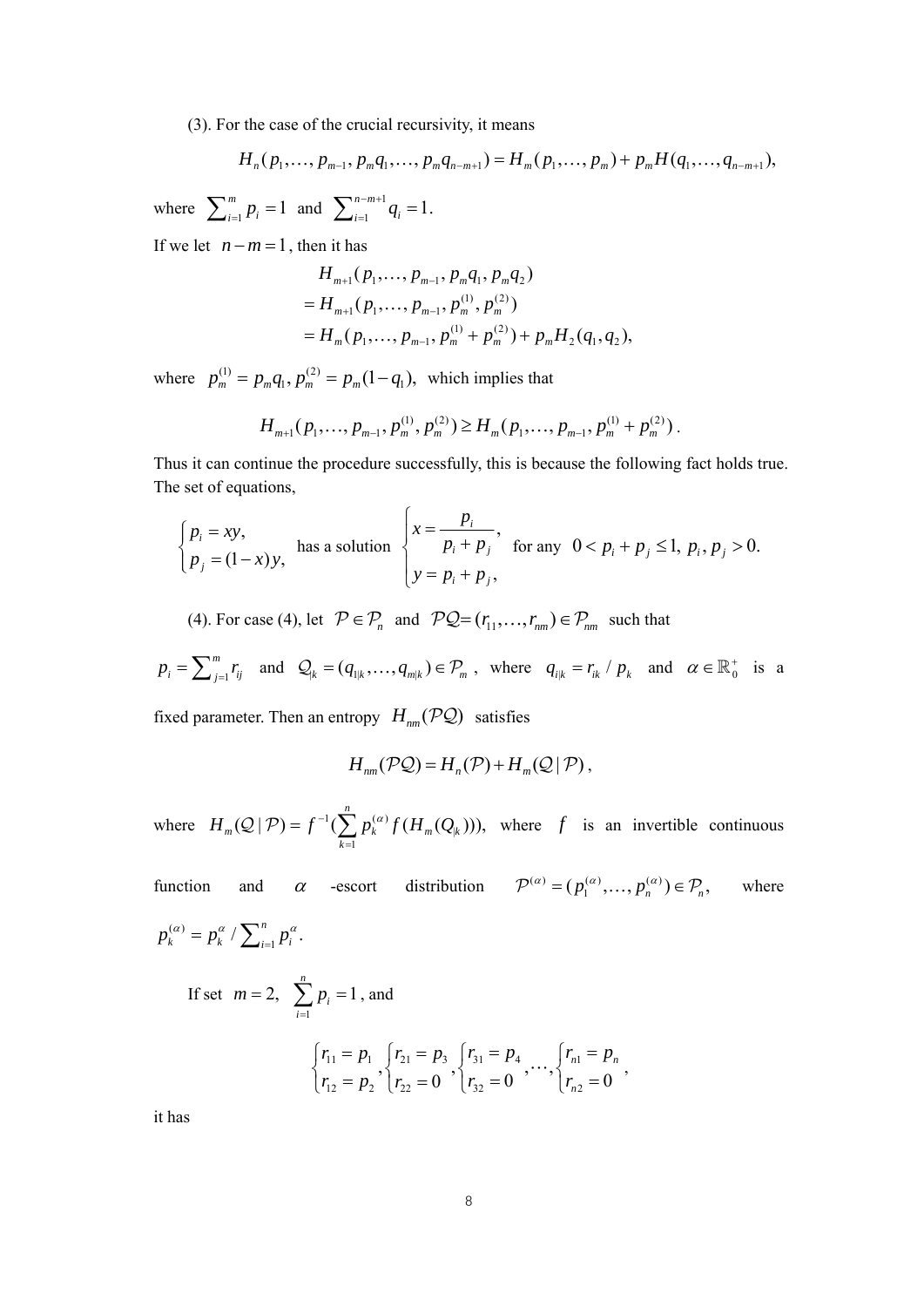$$
Q_{\parallel} = \left(\frac{p_1}{p_1 + p_2}, \frac{p_2}{p_1 + p_2}\right) \in \mathcal{P}_2, \ \ Q_k = \left(\frac{p_k}{p_k}, \frac{0}{p_k}\right) = (1, 0) \in \mathcal{P}_2, (k = 2, 3, ..., n).
$$

Thus it obtains

$$
H_{nm}(\mathcal{PQ})\geq H_n(\mathcal{P})\Leftrightarrow H(p_1,p_2,\ldots,p_n)\geq H(p_1+p_2,p_3,\ldots,p_n),
$$

This is because  $H_m(Q | \mathcal{P}) = f^{-1}(\sum p_k^{(\alpha)} f(H_m(Q)))$ 1  $(Q | \mathcal{P}) = f^{-1}(\sum p_k^{(\alpha)} f(H_m(Q_k))) \geq 0$ *n*  $m(\mathbf{z} \mid r) = J \quad (\sum P_k \quad J \quad (H_m(\mathbf{z})_k)$ *k*  $H_m(\mathcal{Q} | \mathcal{P}) = f^{-1}(\sum p_k^{(\alpha)} f(H_m Q))$  $(Q | P) = f^{-1}(\sum_{k=1}^{\infty} p_k^{(\alpha)} f(H_m(Q_k))) \ge 0.$ 

(5). For case (5). If an entropy satisfies the following postulate, for  $\gamma \in \mathbb{R}_0^+$ ,

$$
H_{nm}(\mathcal{P}\mathcal{Q})=H_n(\mathcal{P})\oplus_{\gamma}H_m(\mathcal{Q}\,|\,\mathcal{P}),
$$

where  $H_m(\mathcal{Q} | \mathcal{P}) = f^{-1}(\sum p_k^{(\alpha)} f(H_m Q))$ 1  $(Q | P) = f^{-1}(\sum p_k^{(\alpha)} f(H_m(Q_k))),$ *n*  $_m(\mathbf{z} \mid r) = j \quad (\sum P_k \cup (H_m(\mathbf{z}_{k}))$ *k*  $H_m(\mathcal{Q} | \mathcal{P}) = f^{-1}(\sum p_k^{(\alpha)} f(H_m(Q$  $Q(\mathcal{P}) = f^{-1}(\sum_{k=1}^{\infty} p_k^{(\alpha)} f(H_m(Q_k)))$ , where f is an invertible continuous

function, and the operator  $\Theta_{\gamma}$  is defined as

$$
u\oplus_{\gamma} v = u + v + \gamma uv, \ \ u, v \in \mathbb{R} .
$$

When  $f(x) = x$ , then this axiom reduces to

$$
H_{nm}(\mathcal{PQ}) = H_n(\mathcal{P}) + \sum_{k=1}^n p_k^{(\alpha)} H_m(Q_k) + \gamma H_n(\mathcal{P}) \sum_{k=1}^n p_k^{(\alpha)} H_m(Q_k).
$$

The proof is similar to that in case (4), because  $H_m(Q | \mathcal{P}) \ge 0$  and  $\gamma \ge 0$ .

## **3.3. The case of**  $S_3$

Because of the definition of set  $S_3$  and the increasing property of function  $g(x)$ , if one entropy

$$
G(\mathcal{P}) : \mathcal{P} \to \mathbb{R}_0^+, \quad G(\mathcal{P}) \in S_1 \cup S_2,
$$

then

$$
H(\mathcal{P}^{\mathcal{A}}) = g(G(\mathcal{P}^{\mathcal{A}})) \ge g(G(\mathcal{P}^{\mathcal{B}})) = H(\mathcal{P}^{\mathcal{B}}).
$$

## **4. Proofs for Relations I to III**

*Relation I*. Some entropies listed in Table 1 belong to set  $S_1$ , i.e.,

$$
\{H_{S}(\mathcal{P}),T_{q}(\mathcal{P}),H_{(h,\phi)}(\mathcal{P}),S_{U}(\mathcal{P}),S_{r,k}(\mathcal{P}),N(\mathcal{P}),H_{q}(\mathcal{P}),M_{q}(\mathcal{P}),M_{q}^{*}(\mathcal{P})\}\in S_{1}.
$$

(1) For the case of  $H_S(\mathcal{P})$ : Shannon entropy.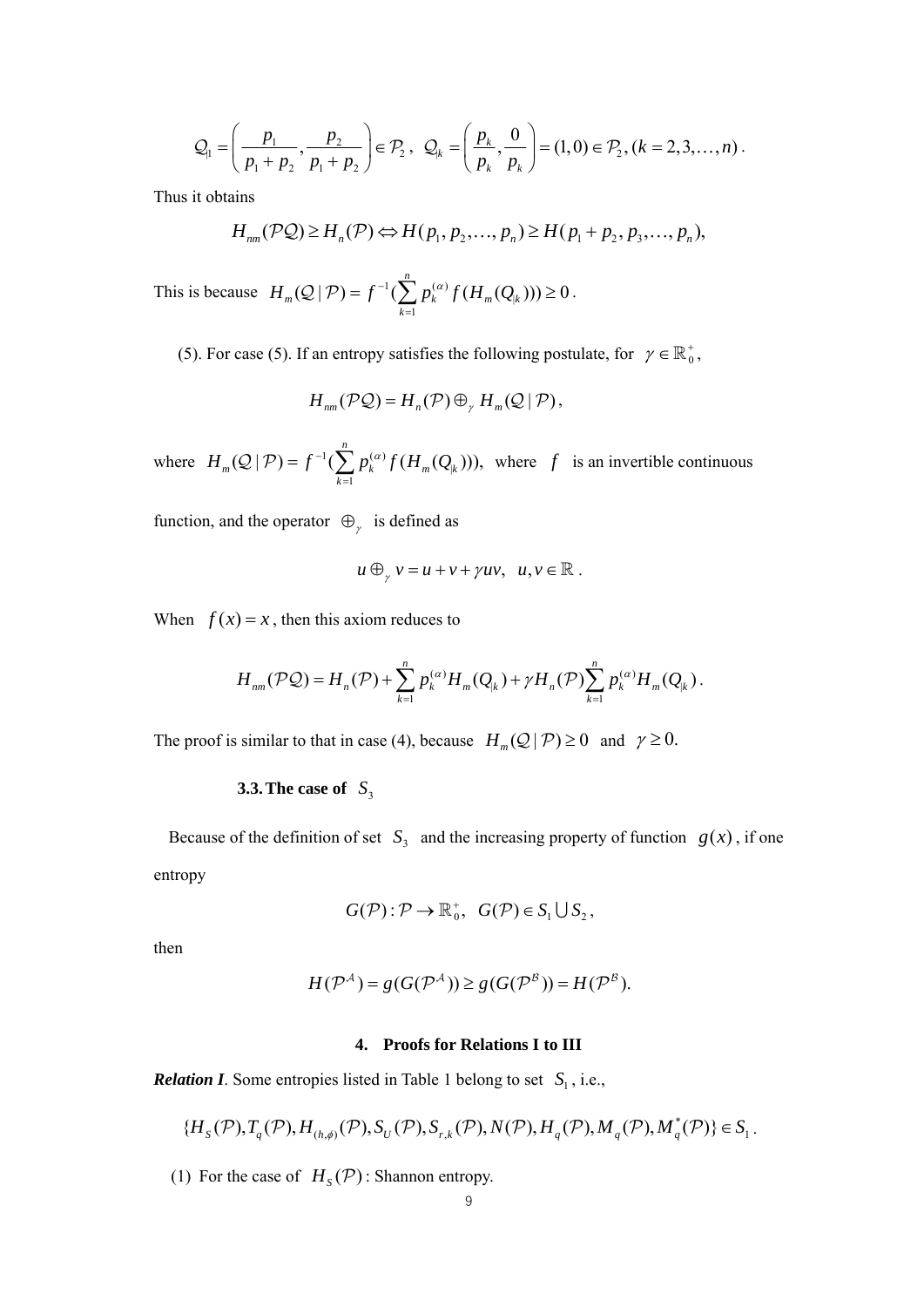Since  $\varphi(x) = -x \log(x)$  for Shannon entropy case, it is easy to know  $\varphi''(x) < 0$ .

(2) For the case of  $T_q(\mathcal{P})$ : Tsallis entropy.

Since 
$$
\varphi(x) = \frac{x^q - x}{1 - q}
$$
 for Tsallis entropy case,  $\varphi''(x) \le -qx^{q-2} < 0$ .

(3) For the case of  $(h, \phi)$  -entropy.

Since  $\phi''(x) < 0$ , thus  $\phi(x+p) \leq \phi(x)+\phi(p)$ ,  $0 < x \leq 0.5$ ,  $0 < x+p \leq 1$ , further, it has

$$
h(\sum_{i=1}^n \phi(p_i)) \ge h(\phi(p_1 + p_2) + \sum_{i=3}^n \phi(p_i)).
$$

(4) For the case of  $S_U(\mathcal{P})$ : Universal entropy.

Let  $\phi(p) = pG(-\ln p)$ . It is clear to know  $\phi(0) = 0$  because the convergent radius is infinity. On the other hand, it has

$$
\phi'(x) = G(-\ln x) - G'(-\ln x),
$$

where 0  $f(t) = \sum a_k t^k$ *k*  $G'(t) = \sum a_k t$  $\infty$  $=\sum_{k=0} a_k t^k$ , and so  $G'(-\ln x) = \sum_{k=0}$  $A'(-\ln x) = \sum_{k=1}^{\infty} (-1)^{k} a_{k} (\ln x)^{k}$ . *k*  $G'(-\ln x) = \sum (-1)^k a_k (\ln x)$  $\infty$  $-\ln x$ ) =  $\sum_{k=0} (-1)^k a_k (\ln x)^k$ . Furthermore,  $1 - u_k$   $(1 - u)^{k+1}$  $=\sum_{k=0}^{\infty} (-1)^{k+1} \frac{a_k}{k+1} (\ln x)^{k+1} - \sum_{k=0}^{\infty} (-1)^k a_k (\ln x)^k$ <sup>1</sup>  $u_k$  (ln  $x^{\lambda^{k+1}}$ 0  $=\sum_{k=0}^{\infty} (-1)^{k+1} \frac{a_k}{k+1} (\ln x)^{k+1} - \sum_{k=1}^{\infty} (-1)^k a_k (\ln x)^k$  $1 - u_k$   $1/n \, x^{\lambda+1}$  $1 \, \mu m \lambda$ )  $u_0$  $=\sum_{k=0}^{\infty}(-1)^{k+1}\left[\frac{a_k}{k+1}-a_{k+1}\right](\ln x)^{k+1}-a_0,$  $\phi'(x) = G(-\ln x) - G'(-\ln x)$  $k=0$   $\kappa + 1$   $k=1$  $k=0$   $\kappa + 1$   $k=1$ *k*  $\frac{a_k}{a_k}$  (ln x)<sup>k+1</sup> –  $\sum_{k=0}^{\infty}$  (-1)<sup>k</sup>  $a_k$  (ln x) *k*  $\frac{a_k}{a_k}$  (ln x)<sup>k+1</sup> –  $\sum_{k=0}^{\infty}$  (-1)<sup>k</sup>  $a_k$  (ln x)<sup>k</sup> – a *k*  $\frac{a_k}{a_k} - a_{k+1}$   $\left[ (\ln x)^{k+1} - a \right]$ *k*  $\sum_{k=1}^{\infty}$  (1)  $k+1$   $a_k$  (1pm) $k+1$   $\sum_{k=1}^{\infty}$  $\sum_{k=0}^{\infty} (-1)^{k+1} \frac{a_k}{k+1} (\ln x)^{k+1} - \sum_{k=0}^{\infty} (-1)^k$  $\sum_{k=1}^{\infty}$  (1)  $k+1$   $q_k$  (1)  $n$  ) $k+1$   $\sum_{k=1}^{\infty}$  $\sum_{k=0}^{\infty} (-1)^{k+1} \frac{a_k}{k+1} (\ln x)^{k+1} - \sum_{k=1}^{\infty} (-1)^k a_k (\ln x)^k$  $\sum_{k=1}^{\infty}$  (1)  $k+1$   $\int_{k}^{k} a_k$  (1)  $\int_{k}^{k+1} a_k$  (1)  $\int_{k}^{k+1} a_k$  $^{+}$  $\sum_{k=0}^{\infty}(-1)^{k+1}\left[\frac{a_k}{k+1}-a_{k+1}\right](\ln x)^{k+1}-$ 

and

$$
\phi'(x+p) = \sum_{k=0}^{\infty} (-1)^{k+1} \left[ \frac{a_k}{k+1} - a_{k+1} \right] \left[ \ln(x+p) \right]^{k+1} - a_0.
$$

Due to the fact that

$$
[\ln x]^{2n} \ge [\ln(x+p)]^{2n}, [\ln x]^{2n-1} \le [\ln(x+p)]^{2n-1}, \text{ for } 0 \le x \le x+p \le 1, \text{ and}
$$

$$
a_n > (k+1)a_{n+1}, \ \ n = 0, 1, \dots,
$$

we can obtain

$$
\phi'(x) \ge \phi'(x+p), \quad (0 \le x \le x+p \le 1).
$$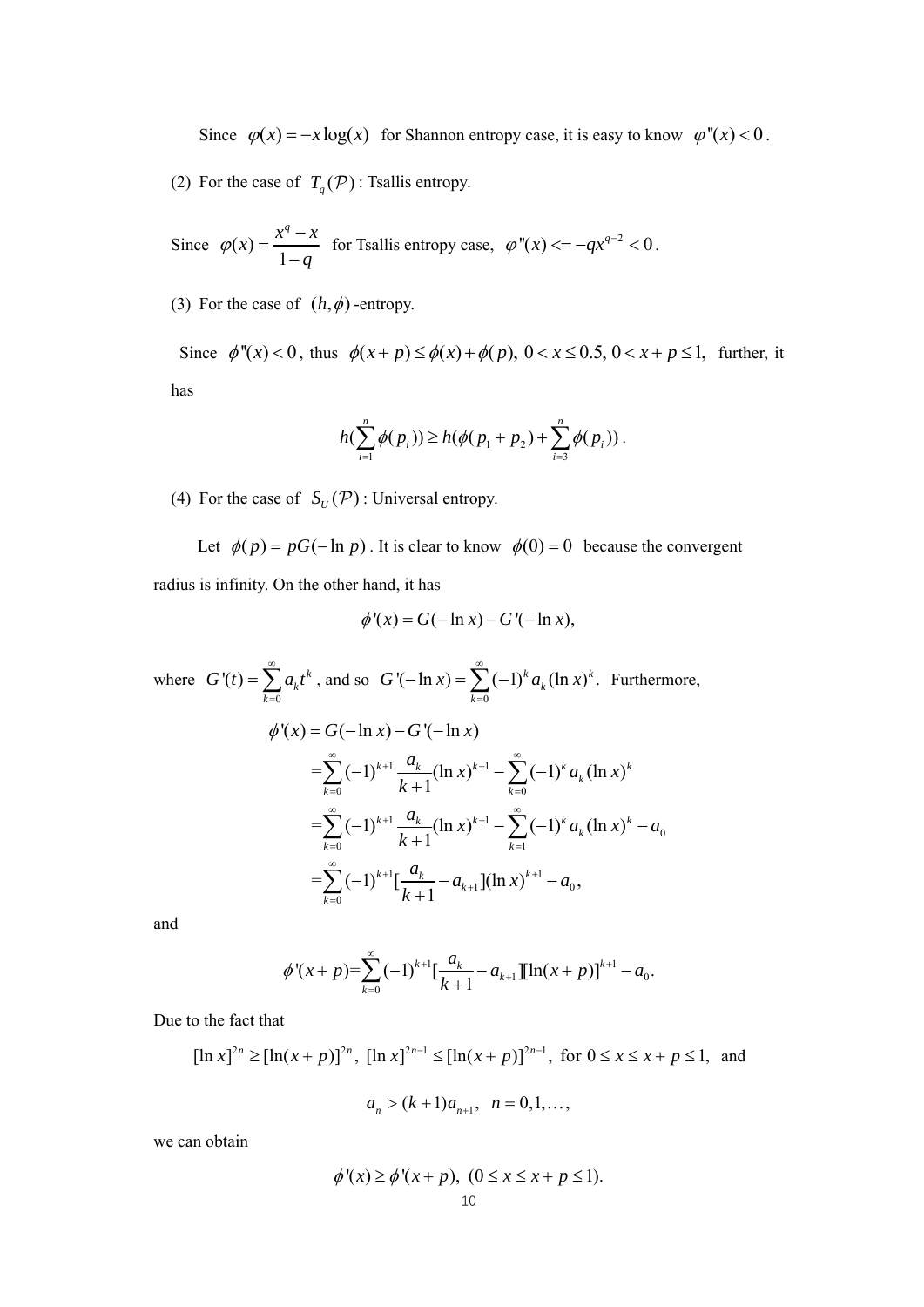This shows us that the universal-group entropy belongs to set  $S_1$ , i.e.,

$$
S_U(\mathcal{P}) \in S_1.
$$

Thus, we have  $S_U(\mathcal{P}^B) \leq S_U(\mathcal{P}^A)$ .

(5) For the case of  $S_{r,k}(\mathcal{P})$ : Two-parameter entropy.

In terms of the results in [27], we know that

 $\ln_{\{k,r\}}(p) = p^r \frac{P}{2}$ *r*  $p^{k} - p^{-k}$  $h_{k,r}$  (*p*)  $:= p^r \frac{p^k - p^{-k}}{2k}$  is an increasing concave function in the region of parameter

space, then we can obtain

$$
\frac{d^2}{dx^2}[x\ln_{\{k,r\}}(x)] \le 0, \text{ for } (k,r) \in \mathcal{R}. \quad \mathcal{R} = \begin{cases} -|k| \le r \le |k|, & \text{if } 0 \le |k| < \frac{1}{2}, \\ |k| - 1 < r < 1 - |k|, \text{ if } \frac{1}{2} \le |k| < 1. \end{cases}
$$

It tells us that the function  $x \ln_{\{k, r\}}(x)$  is a concave function for  $x \in [0,1]$  and  $(k, r) \in \mathcal{R}$ . (see [27])

For the case of  $N(P)$ : Nath entropy.

- (i) For  $\tau < 0$  and  $\lambda = 1$ , it is clear to know  $N_{\tau < 0, \lambda = 1}(\mathcal{P}) \in S_1$ .
- (ii) For  $\alpha > 0, \lambda(1-\alpha) > 0$  and  $\lambda \neq 1$ , let  $h(x) = \frac{1}{\lambda} \log_2(x)$  and  $\phi(x) = x^{\alpha}$ , we

can know that  $h'(x) > 0$  and  $\phi''(x) < 0$  if  $\lambda > 0$ , otherwise,  $h'(x) < 0$ and  $\phi''(x) > 0$ . Thus it is proved  $N(\mathcal{P}) \in S_1$ .

(6) For the case of  $H_q(\mathcal{P})$ : Havrda-Charvát entropy of order *q*.

Let 
$$
\varphi(x) = \frac{x^q - x}{2^{1-q} - 1}
$$
, we have  $\varphi''(x) = \frac{1}{2^{1-q} - 1} [q(q-1)x^{q-2}] < 0$ , for  $q \neq 1, q > 0$ ,

then it has  $H_q(\mathcal{P}) \in S_1$ .

(8). For the case of  $M_q(\mathcal{P})$ : Entropy form of order *q*.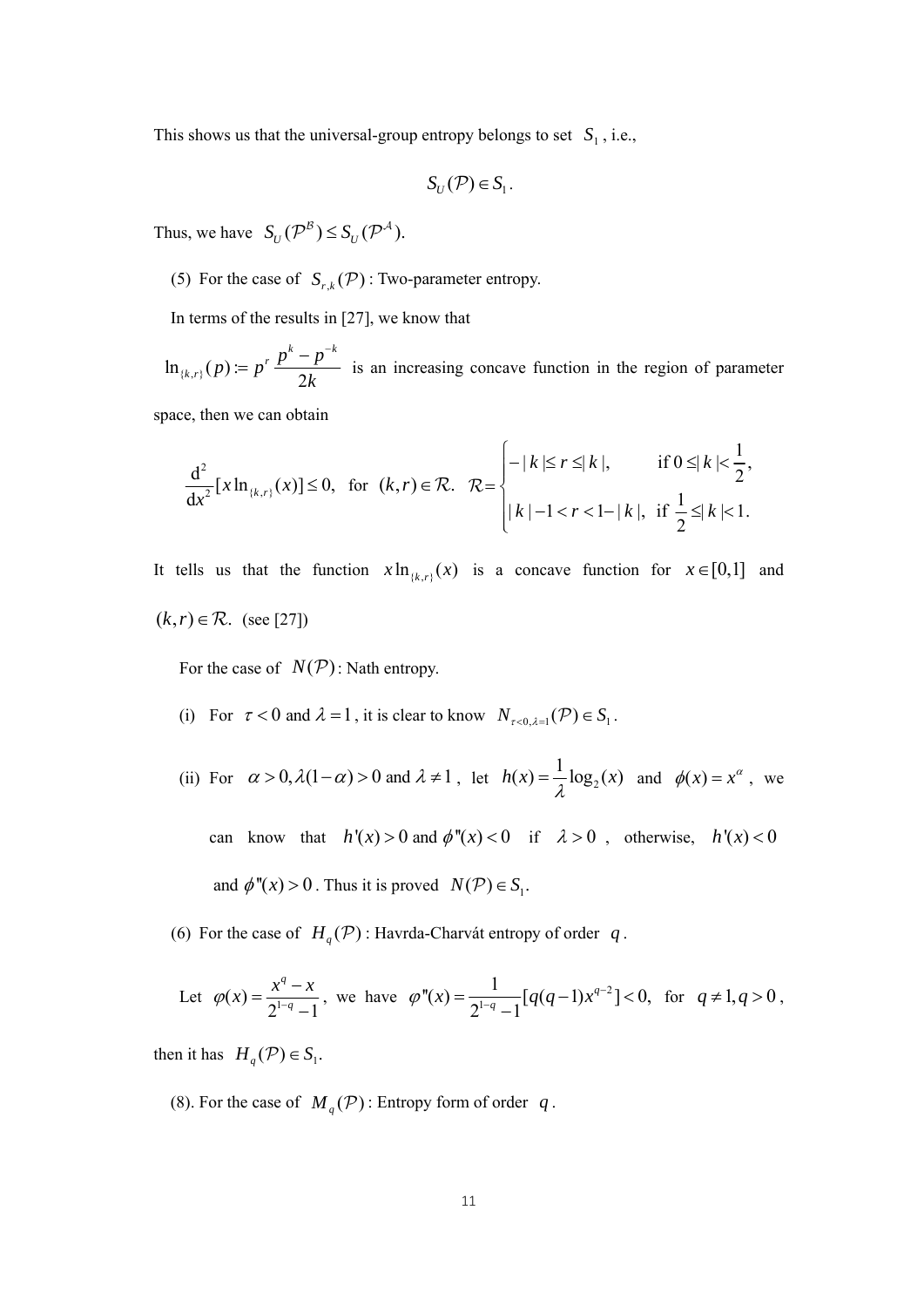Let 
$$
\varphi(x) = \frac{x^{2-q} - x}{q-1}
$$
, we have  $\varphi''(x) = (q-2)x^{-q} < 0$ , for  $q \ne 1, -\infty < q < 2$ . Thus

it has  $M_q(\mathcal{P}) \in S_1$ .

(9). For the case of  $M_q^*(P)$ : Additive entropic form of order q.

Let 
$$
h(x) = \frac{\ln(x)}{q-1}
$$
,  $\phi(x) = x^{2-q}$ . Similarly, we have

 $h'(x) > 0$  and  $\phi''(x) < 0$ , for  $1 \le q < 2$ , and  $h'(x) < 0$  and  $\phi''(x) > 0$ , for  $-\infty \le q < 1$ .

*Relation II*. Some entropies listed in Table 1 belong to set  $S_2$ , i.e.,

$$
\{H_s(\mathcal{P}), R_q(\mathcal{P}), T_q(\mathcal{P}), N(\mathcal{P}), H_q(\mathcal{P}), M_q(\mathcal{P})\} \in S_2.
$$

(1). Shannon entropy:

See Shannon-Khinchin axiom SA4 in Reference [31].

(2). Rényi entropy:

See the generalized additivity: NSK4 in reference [33]

(3). Tsallis entropy:

See reference [10]

```
 (4). Nath entropy:
```
See reference [8]

(5). Havrda-Charvát entropy of order *q* :

See reference [10]

(6). Entropy form of order *q* :

Because the entropy form of order  $q$  is a special case of Tsallis entropy, thus see reference [10].

*Relation III*. Some entropies listed in Table 1 belong to set  $S_3$ , i.e.,

$$
\{R_q(\mathcal{P}), T_q(\mathcal{P}), H_q(\mathcal{P}), M_q(\mathcal{P}), M_q^*(\mathcal{P})\} \in S_3.
$$

Proof. Since the following relationships can be obtained in terms of the definitions of related entropies, which are shown in Figure 1.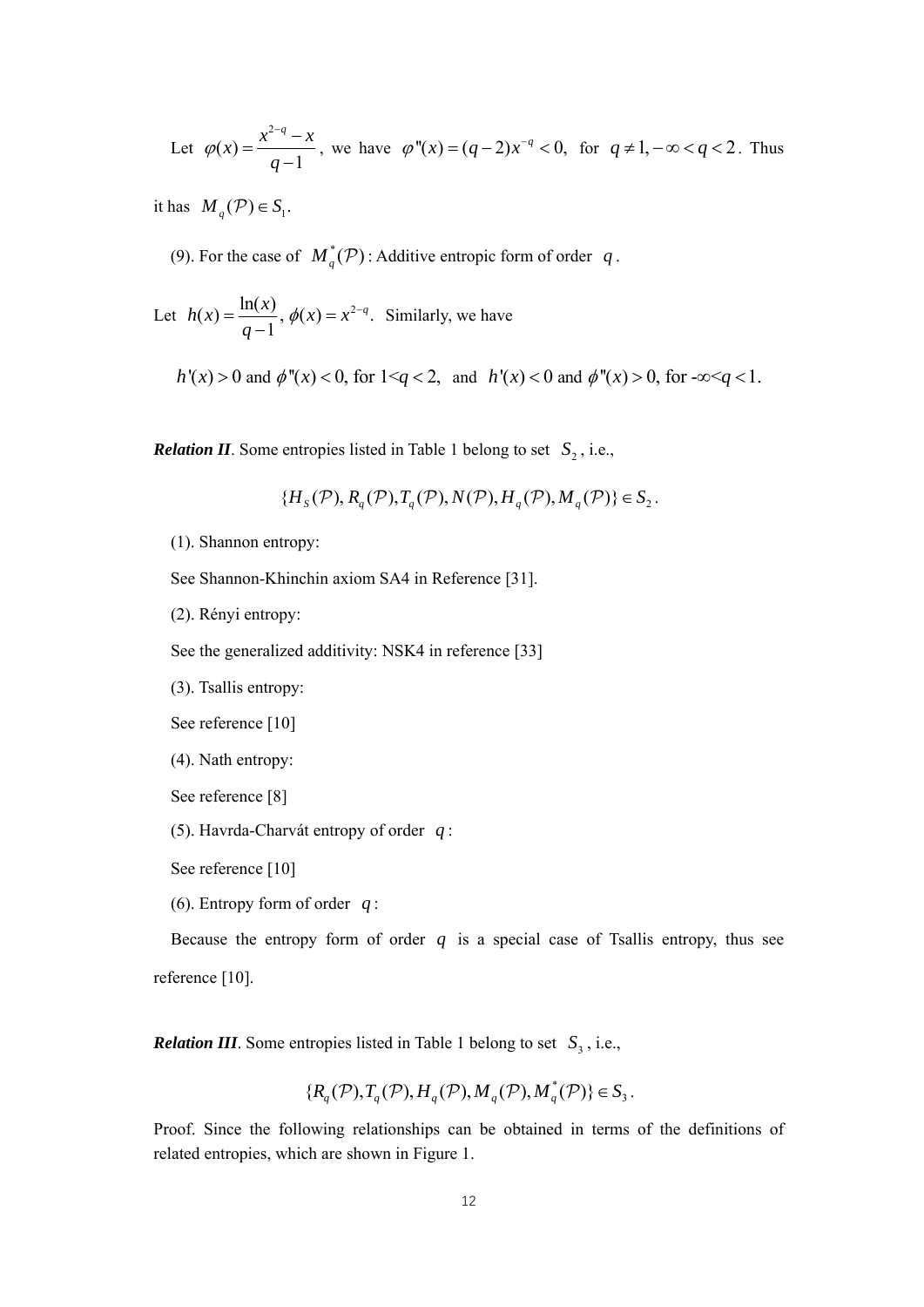$$
R_q(\mathcal{P}) \Leftrightarrow T_q(\mathcal{P}) \Leftrightarrow M_q(\mathcal{P})
$$
  

$$
\updownarrow \qquad \qquad \updownarrow
$$
  

$$
H_q(\mathcal{P}) \qquad M_q^*(\mathcal{P})
$$

Figure 1. The relationships among 5 entropies. The legend " $\Leftrightarrow$  and  $\hat{\psi}$ " represent the directly relationships existed between two entropies located in the arrows. For example,  $R_q(\mathcal{P}) \Leftrightarrow T_q(\mathcal{P})$ , it has  $R_q(\mathcal{P}) = (1 - q)^{-1} \log[1 + (1 - q)T_q(\mathcal{P})]$ . Other relationships can be given easily, here omitted them. Based on **Relations I** and **II**, the proof is completed.

# **5. Some directive proofs for Theorem 1 (1) Shannon entropy**:

For two quantities  $0 < p_1 < p_2 < 1$  such that  $p_1 + p_2 \le 1$ , then it has

$$
-p_1 \log p_1 - p_2 \log p_2 \ge -(p_1 + p_2) \log (p_1 + p_2).
$$

*Proof.* For two given quantities  $0 < p_1 < p_2 < 1$ , it has

$$
p_1 \log(1 + \frac{p_2}{p_1}) \ge 0
$$
 and  $p_2 \log(1 + \frac{p_1}{p_2}) \ge 0$ .

Furthermore, they can result in that

$$
p_1 \log(1 + \frac{p_2}{p_1}) + p_2 \log(1 + \frac{p_1}{p_2}) \ge 0,
$$

that is,

$$
(p_1 + p_2) \log(p_1 + p_2) \ge p_1 \log(p_1) + p_2 \log(p_2),
$$

which proves the result.

#### **(2) Rényi entropy:**

Definition of Rényi's entropy is

$$
R_q(\mathbf{p}) = \frac{1}{1-q} \log_2(\sum_{i=1}^n p_i^q), \quad (0 < q).
$$

For the case of  $0 < q < 1$ , since  $a^x$   $(a > 0, x > 0)$  is an increasing convex function, then it has,

$$
\frac{p_1^q + p_2^q}{2} \geq \left(\frac{p_1 + p_2}{2}\right)^q \Leftrightarrow p_1^q + p_2^q \geq 2^{1-q} (p_1 + p_2)^q \geq (p_1 + p_2)^q.
$$

Thus, it has

$$
R_q(p_1, p_2, \dots, p_n) \ge R_q(p_1 + p_2, p_3, \dots, p_n) \text{ for } 0 < q < 1.
$$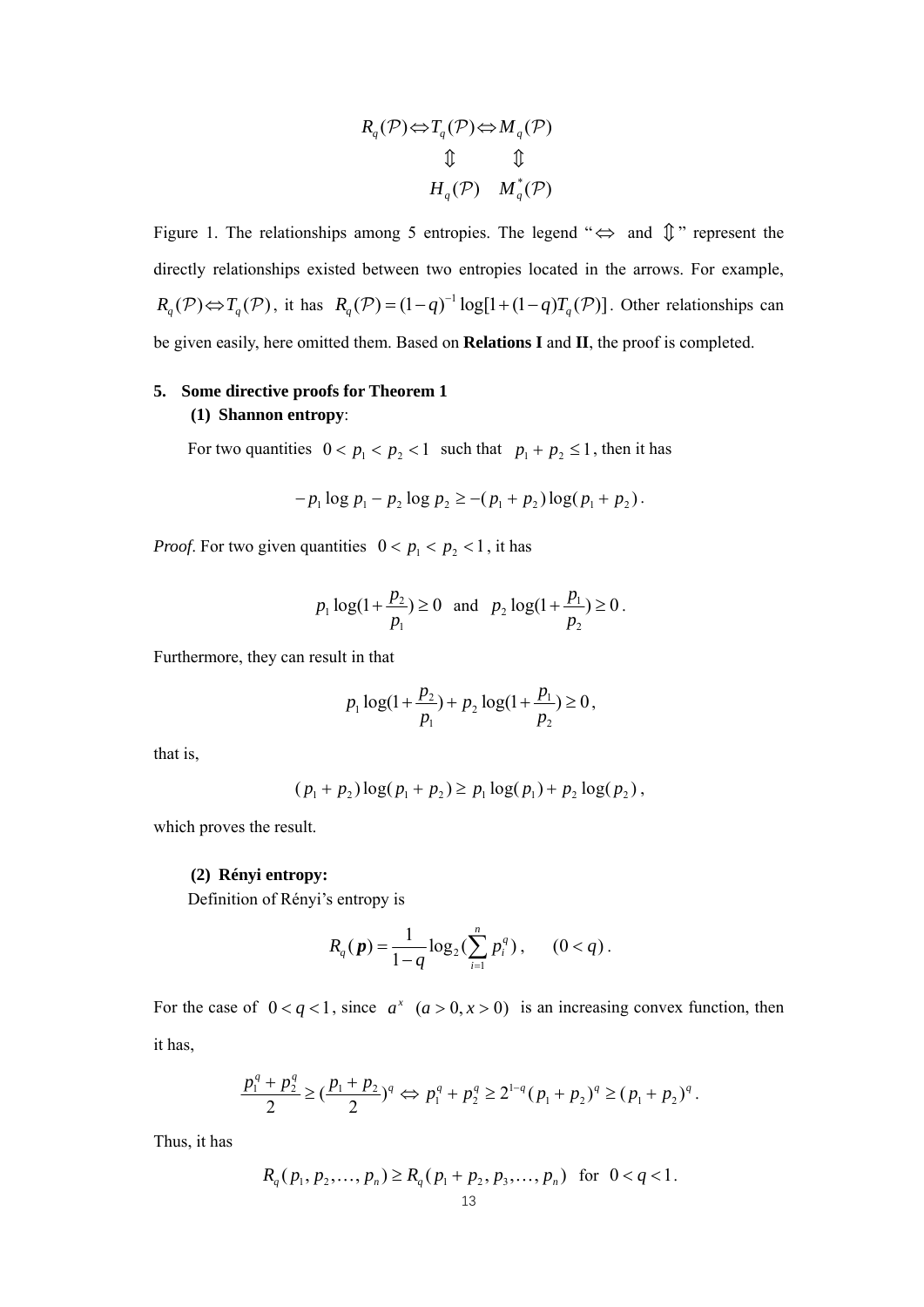For the case of  $q > 1$ , for any integer  $m \ge 2$ , it has

$$
p_1^m + p_2^m \le (p_1 + p_2)^m.
$$

Let  $q = m + r$ ,  $0 \le r < 1$ , then it has

$$
\left(\frac{p_1}{p_1+p_2}\right)^r p_1^m + \left(\frac{p_2}{p_1+p_2}\right)^r p_2^m \le (p_1+p_2)^m,
$$

because

$$
0<\max\left\{(\frac{p_1}{p_1+p_2})^r,(\frac{p_2}{p_1+p_2})^r\right\}<1.
$$

Then it obtains  $p_1^q + p_2^q \le (p_1 + p_2)^q$  for  $q > 1$ .

Furthermore, it has

$$
R_q(p_1, p_2,..., p_n) \ge R_q(p_1 + p_2, p_3,..., p_n)
$$
 for  $q > 1$ .

## **(3) Tsallis entropy:**

Because Tsallis entropy is

$$
T_q(\mathbf{p}) = \frac{1}{1-q} \sum_{i=1}^n p_i^q - 1.
$$

Similarly, let  $u(x) = x^q + p_2^q - (x + p_2)^q$ , then can prove that  $u(p_1) < 0$  if  $q > 1$  and  $u(p_1) > 0$  if  $0 < q < 1$ .

## (4)  $\phi$ -entropies:

Burbea and Rao [34] studied a very important family of entropies, called  $\phi$ -entropies, whose general expression is

$$
\phi
$$
-entropy,  $H_{\phi}(\mathbf{p}) = \sum_{i=1}^{n} \phi(p_i)$ .

Particularizing for different  $\phi(x)$  functions:

Shannon Entropy:  $\phi(x) = -x \log(x)$ 

Genetic entropy [15]:  $\phi(x) = x - x^2 - x^2 (1 - x)^2$ 

Paired entropy:  $\phi(x) = -x \log(x) - (1 - x) \log(1 - x)$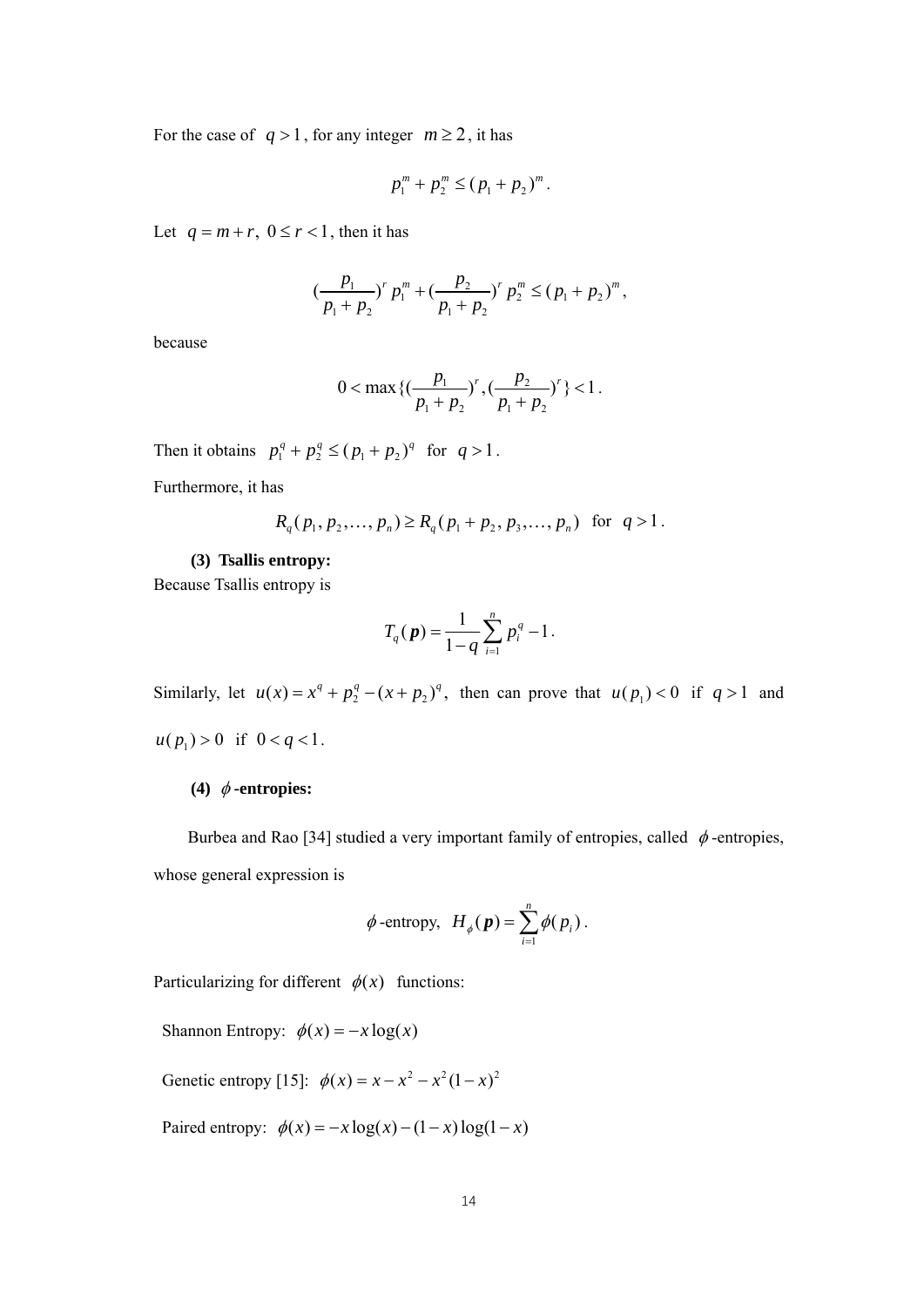Hypoentropy [16]: 
$$
\phi(x) = \frac{1}{n} (1 + \frac{1}{\lambda}) \log(1 + \lambda) - \frac{1}{\lambda} (1 + \lambda x) \log(1 + \lambda x)
$$

For the **paired entropy**, let  $\varphi(x) = -(1-x) \log(1-x)$ , then it will prove that

$$
\varphi(p_1) + \varphi(p_2) \ge \varphi(p_1 + p_2)
$$
 for  $0 < p_1 \le p_2 < 1$  and  $0 < p_1 + p_2 \le 1$ .

*Proof*. First let

$$
v(x) = -[\varphi(x) + \varphi(p_2) - \varphi(x + p_2)]
$$
  
= (1-x)log(1-x) + (1-p\_2)log(1-p\_2) - (1-x-p\_2)log(1-x-p\_2), 0 < x \le p\_2.  

$$
\frac{dv(x)}{dx} = log(1-x-p_2) - log(1-x) < 0, \quad x \le 1-p_2,
$$

i.e., the function  $v(x)$  decreases in *x*. Thus it has  $v(x) \le v(0) = 0$ , which proves our result

$$
\varphi(x) + \varphi(p_2) \ge \varphi(x + p_2)
$$
, for  $x \in (0, 1 - p_2)$ .

For **genetic entropy,** it is easy to prove that

$$
\phi(x) + \phi(p_2) - \phi(x + p_2) \ge 0, \quad 0 < x < p_2,
$$

where  $\phi(x) = x - x^2 - x^2(1 - x)^2$ , which tells us that the genetic entropy satisfies the coarse-graining way decreasing the entropy. For Hypoentropy: let  $\phi(x) = \frac{1}{1} (1 + \frac{1}{x}) \log(1 + \lambda) - \frac{1}{x} (1 + \lambda x) \log(1 + \lambda x)$ *n*  $\phi(x) = \frac{1}{n}(1+\frac{1}{\lambda})\log(1+\lambda) - \frac{1}{\lambda}(1+\lambda x)\log(1+\lambda x),$ 

It can also be proved that

 $\phi(x) + \phi(p_2) - \phi(x+p_2), \quad 0 < x < p_2, \ \lambda > 0.$ 

All results presented above tell us that Theorem 1 holds.

#### **References**:

- [1] C. Bandt, B. Pompe, Phys. Rev. Lett. **88**, 174102 (2002).
- [2] D. Shaw, C. H. Davis, J. Am. Soc. Inf. Sci. **34**, 67 (1983).
- [3] M. Rostaghi, H. Azami, IEEE Signal Process. Lett. **23**, 610 (2016).
- [4] C. E. Shannon, Bell Syst. Tech. J. **27**, 379, 623 (1948).
- [5] N. Canosa, R. Rossignoli, Phys. Rev. Lett. **88**, 170401 (2002).
- [6] I. Csiszár, Entropy, **10**, 261 (2008).
- [7] A. M. Mathai, P. N. Rathie, Basic Concepts in Information Theor. and Statistics: Axiomatic Foundations and Applications, Wiley Halstead, New York (1975)
- [8] V. M. Ilić, M. S. Stanković, Physica A **411**, 138 (2014).
- [9] A.I. Khinchin, Mathematical Foundations of Information Theory, Dover Publications, 1957.